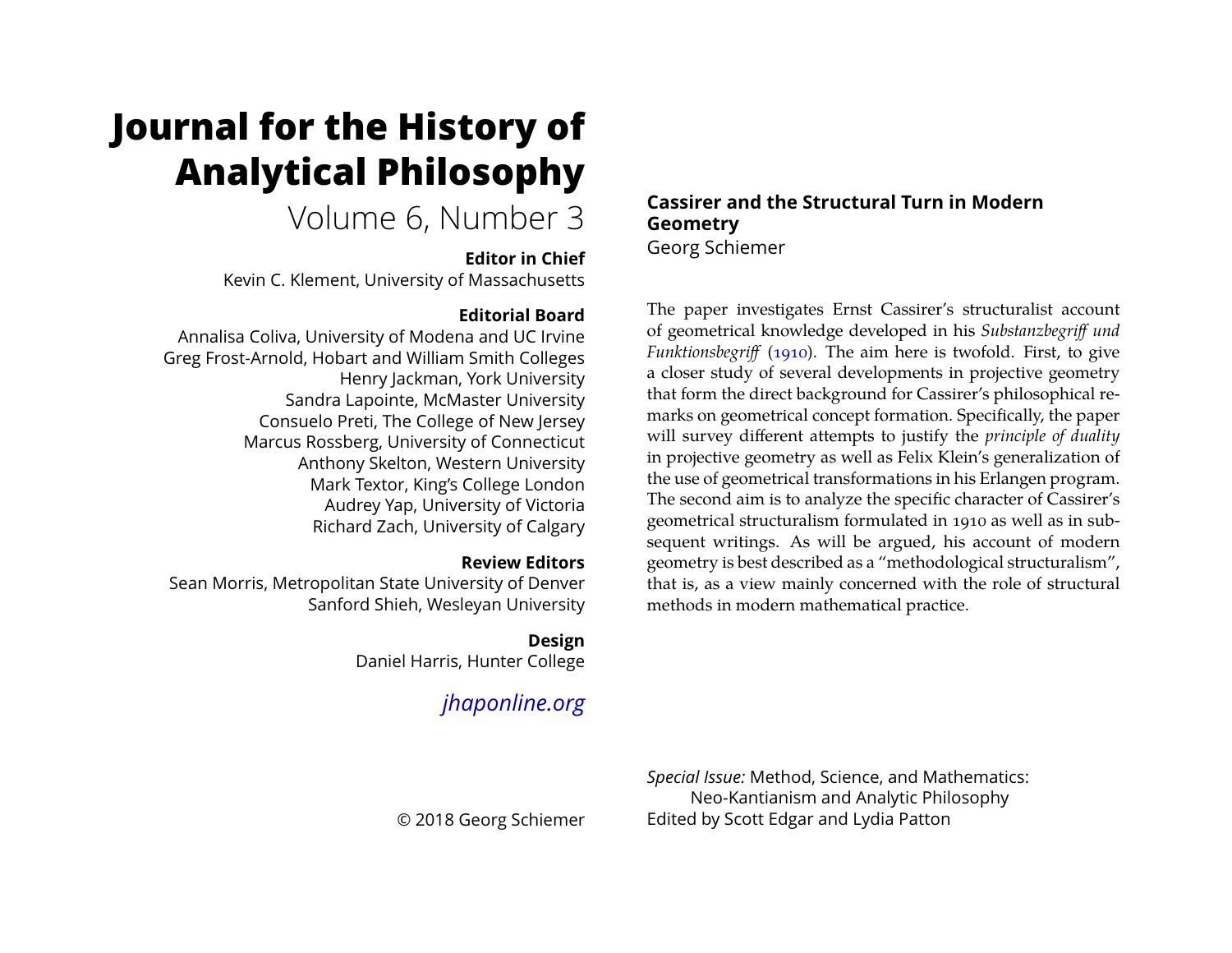# **Cassirer and the Structural Turn in Modern Geometry**

Georg Schiemer

#### **1. Introduction**

Ernst Cassirer's *Substanzbegriff und Funktionsbegriff* [\(1910\)](#page-29-0) presents a central contribution to neo-Kantian philosophy of science. The book also contains a detailed and historically informed analysis of several methodological developments in nineteenthcentury mathematics. In recent years, increased scholarly attention has been drawn to Cassirer's philosophy of mathematics. A specific focus has been put here on his analysis of Dedekind's foundational work in algebra and arithmetic (see, in particular, [Heis 2011,](#page-29-1) [Biagioli 2016,](#page-29-2) [Yap 2017,](#page-30-0) and [Reck and Keller forth](#page-30-1)[coming\)](#page-30-1). It is argued that Dedekind's influence led Cassirer to formulate an early version of structuralism that is comparable in several respects to modern debates in philosophy of mathematics.

A second line of recent scholarship is concerned with Cassirer's neo-Kantian understanding of modern geometry. This includes the study of Cassirer's philosophical reflections on projective geometry, for instance, on the principle of continuity in work by Poncelet (see, in particular, [Heis 2011,](#page-29-1) [2007\)](#page-29-3). It also concerns Cassirer's detailed discussion of group-theoretic methods in geometry, in particular Felix Klein's *Erlangen Program* [\(Ihmig](#page-30-2) [1997,](#page-30-2) [1999;](#page-30-3) [Biagioli 2016\)](#page-29-2). As was first shown by Ihmig, Klein's study of different geometries in terms of their corresponding transformation groups first outlined in [Klein](#page-30-4) [\(1893\)](#page-30-4) exercised a significant influence on Cassirer's understanding of modern mathematics and science more generally.

In this paper, we aim to further connect these two lines of research. In particular, the paper will investigate Cassirer's structuralist account of mathematical knowledge developed in response to several methodological developments in nineteenthcentury geometry. We want to defend the hypothesis here that complementary to the *axiomatic* structuralism inspired by Dedekind, Cassirer also articulated a version of geometrical structuralism that is directly motivated by the systematic use of transformations and invariants in projective geometry and in Klein's program. The aim here will be twofold. First, to give a closer study of several developments in projective geometry that form the direct background for Cassirer's philosophical remarks on geometrical concept formation in [Cassirer](#page-29-0) [\(1910\)](#page-29-0) as well as in subsequent writings. More specifically, the paper will survey two related developments: (i) different attempts in work by Poncelet, Chasles, Gergonne, and Pasch to justify the *principle of duality* in projective geometry; (ii) Klein's generalization of the use of transformations in his Erlangen program.

The second aim in the paper will be to analyze the specific character of Cassirer's geometrical structuralism formulated in [Cassirer](#page-29-0) [\(1910\)](#page-29-0). As will be shown, his account of modern geometry is best described as a "methodological structuralism", that is, as a view mainly concerned with structural methods in modern mathematical practice (see [Reck 2003\)](#page-30-5). In particular, in the context of modern geometry, Cassirer identifies two general methods governing how the structural content of a geometrical theory can be specified. This is the focus on *invariants* of geometrical configurations specified relative to certain structure-preserving transformations on the one hand and the use of formal *axiomatic* definitions of geometrical notions on the other hand. The paper will address how these "structural" methods in geometry, expressed most generally in Klein's program and in Hilbert's *Grundlagen der Geometrie* of [1899,](#page-30-6) are analyzed in Cassirer's book. Concerning modern axiomatics, it will be argued that Cassirer's structuralist understanding of axiomatic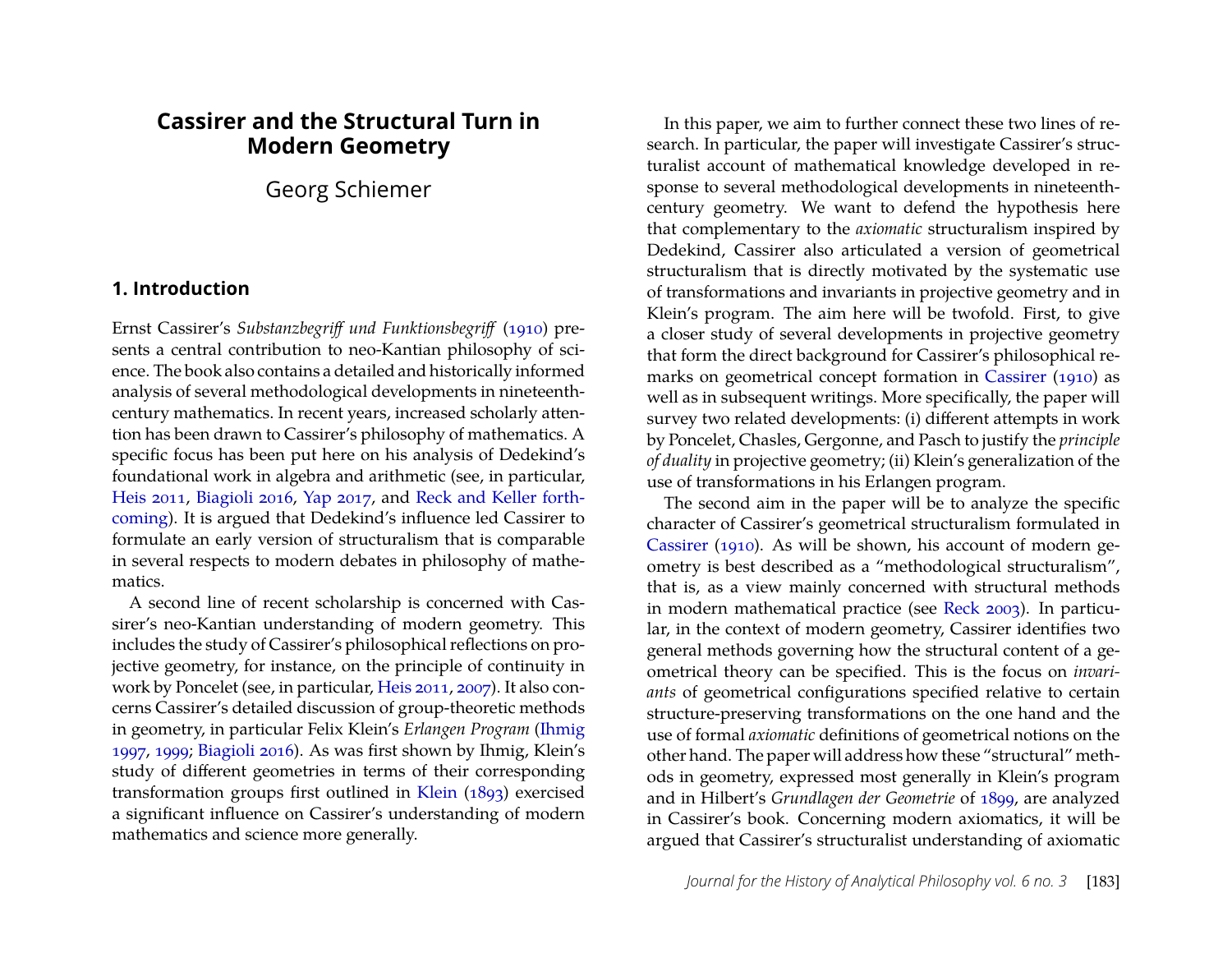geometry clearly reflects the transition from a purely syntactic to a genuinely semantic or model-theoretic approach in Hilbert's work. Moreover, it will be shown how the central notion of "transfer" ("*Übertragung*") of relational content between different geometrical configurations is described by Cassirer in the context of both the axiomatic and the mapping based accounts of geometry.

The article is organized as follows. Section [2](#page-2-0) contains a brief survey of some of the relevant geometrical background of [Cas](#page-29-0)[sirer](#page-29-0) [\(1910\)](#page-29-0). The focus will lie here on nineteenth-century projective geometry, specifically on the principle of duality. Section [3](#page-8-0) will then give a closer study of Cassirer's philosophical reflections of modern geometry in the book. Subsection [3.1](#page-8-1) first discusses his general remarks on the logic of concept formation in mathematics. In Subsection [3.2,](#page-10-0) we then focus on Cassirer's remarks on two particular developments, namely the use of structure transfers in projective geometry and Klein's grouptheoretic approach. Subsection [3.3](#page-16-0) discusses Cassirer's account of formal axiomatics and the structural conception of theories implied by this approach. In Section  $4$  we will then turn to a more general assessment of Cassirer's structuralism concerning geometrical knowledge. Specifically, in Subsections [4.1](#page-23-1) and [4.2,](#page-24-0) we will discuss various points of contact between his position and recent versions of mathematical structuralism. Section [5](#page-28-0) gives a brief summary of our findings as well as some suggestions for future research.

#### <span id="page-2-0"></span>**2. Geometrical Background**

Modern projective geometry plays a central background for Cassirer's work on mathematical concept formation in [Cassirer](#page-29-0)  $(1910).$  $(1910).$ <sup>[1](#page-2-1)</sup> In particular, as we will see in the next section, a significant part of his book is dedicated to a discussion of several conceptual and methodological developments in nineteenthcentury projective geometry that begin with the work of Jean-Victor Poncelet. In the present section, we will give a brief overview of these geometrical developments. In particular, our focus will be on two distinct methods developed in this field. The first one is the systematic use of structure-preserving transformations in projective geometry, in particular, the use of projective transformations in the study of certain general properties of geometrical figures. The second method is the axiomatic specification of projective space first developed in work by Moritz Pasch. In order to illustrate both methods and their genuinely structural character, we will focus here on a particular issue in projective geometry where both methods were fruitfully applied. This is the so-called *principle of duality*, that is, the principle that any theorem in plane and solid projective geometry can be translated into another theorem about figures with a *dual* (or *reciprocal*) structure.

#### **2.1. Projective geometry**

Projective geometry became an independent research field in the nineteenth century through work by a number of eminent geometers such as Jean-Victor Poncelet, Joseph Gergonne, Karl von Staudt, Julius Plücker, and Moritz Pasch, among many others.[2](#page-2-2) Roughly put, the central idea underlying this branch of geometry was to study those properties of geometrical figures or configurations that are preserved under certain projective transformations. Poncelet (1788–1867) is generally considered to be one of the founders of modern projective geometry. The ideas and methods developed in his monumental book *Traité des propriétés projectives des figures* of [1822](#page-30-7) were in several ways formative for the subsequent development of the field.

<span id="page-2-1"></span><sup>1</sup>See, in particular, [Heis](#page-29-3) [\(2007\)](#page-29-3) for a detailed study of Cassirer's discussion of different developments in nineteenth-century projective geometry.

<span id="page-2-2"></span><sup>2</sup>See [Gray](#page-29-4) [\(2007\)](#page-29-4) for a detailed historical study of the rise of projective geometry in the nineteenth century. The present section closely follows a discussion of this historical development given in [Schiemer and Eder](#page-30-8) [\(2018\)](#page-30-8).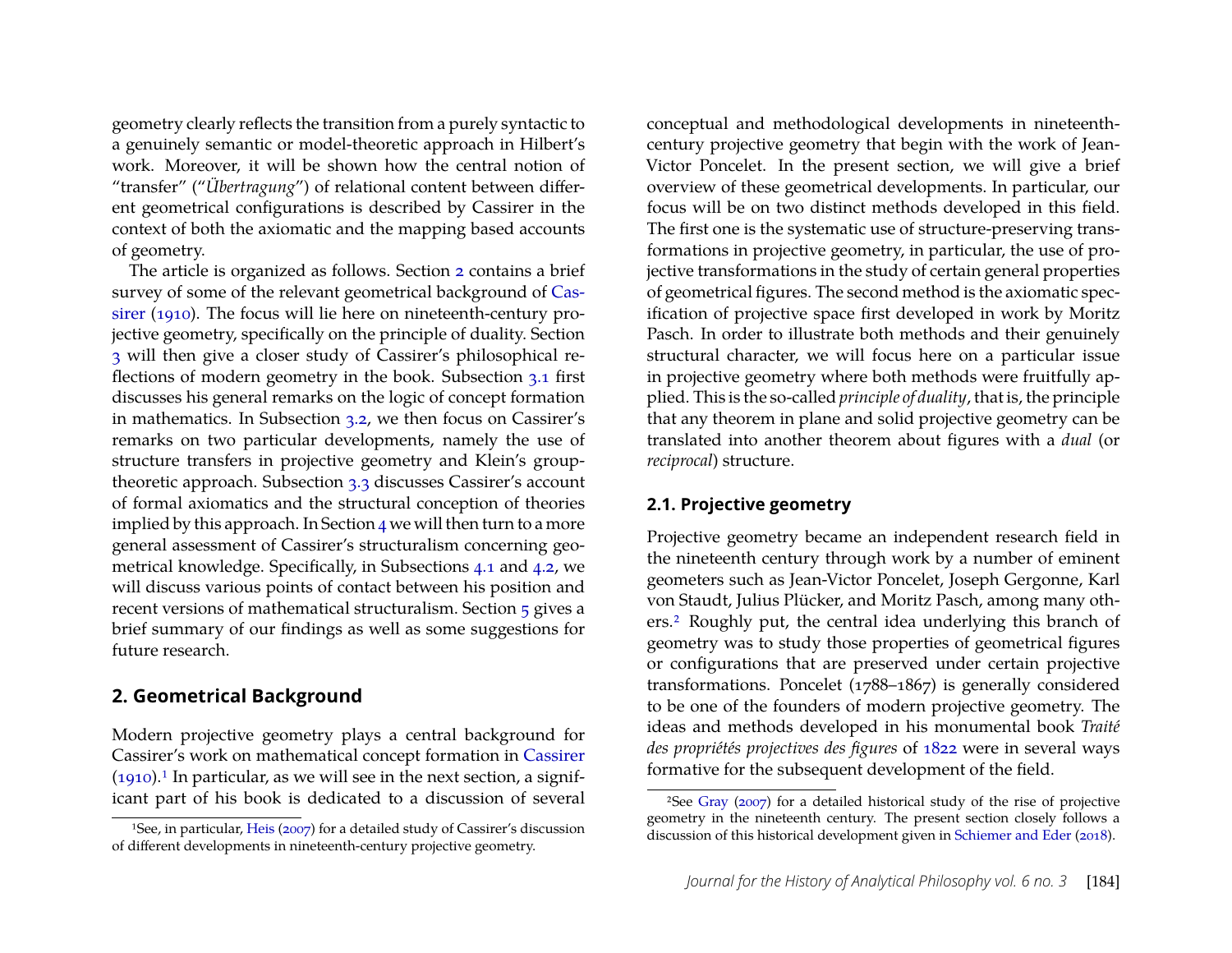Poncelet's approach was motivated by a simple question which also played a central role in Cassirer's discussion of modern geometry: Why does analytic geometry yield results that are more general in character than those of synthetic geometry practiced in the spirit of Euclid? Poncelet's answer to this was that the analytic presentation of geometry and algebra more generally is characterized by the use of variables or "abstract signs". It is this use of abstract signs ranging over *both* real and imaginary magnitudes that makes the analytic or algebraic approach in geometry more fruitful than classical synthetic geometry. Reasoning in classical geometry, Poncelet argued, usually relies on the use of concrete diagrams. As such, it is not possible here to yield geometrical results that extend the properties of concrete geometrical configurations to such imaginary magnitudes. Compare Poncelet on this point:

One always reasons upon the magnitude themselves which are always real and existing, and one never draws conclusions which do not hold for the objects of sense, whether conceived in imagination or presented to sight. (Quoted from [Nagel 1939,](#page-30-9) 153)

A important case in geometry where such abstract considerations turn out as fruitful is the case of *ideal elements*. The use of such elements in geometrical reasoning goes back to work of Girard Desargues (1591–1661). In particular, in his book *Brouillon projet d'une atteinte aux événements des rencontres du cône avec un plan* [\(1639\)](#page-29-5), Desargues first introduced so-called *points at infinity*. The general idea here was simple: to every straight line exactly one "point at infinity" can be added. Similarly, to each plane a corresponding "line at infinity" can be added. This ensures that, in contrast to Euclidean geometry, any two straight lines including parallel ones have an intersection point. In the case of parallel lines, the intersection point is simply the point at infinity shared by them. Given this move, classical Euclidean space can be extended by these ideal points and lines.

A central motivation for the introduction of such ideal elements in nineteenth-century projective geometry was the fact that this has a strong unifying effect in geometrical reasoning: points and lines at infinity allow one to state theorems in greater generality. Consider the well-known Desargues theorem to illustrate this fact:

**Theorem 1** *For any two triangles ∆ABC and ∆A* ′*B* ′*C* ′ *: if the lines determined by corresponding points of the triangles meet in a point O, then the corresponding sides of the triangles meet in three distinct points J, K, and I that all lie on a line (see Fig. [1\)](#page-3-0).*



Figure 1: Two variations of Desargues's Theorem.

<span id="page-3-0"></span>In Euclidean geometry, this theorem does not generally hold since certain pairs of lines in the configuration might be parallel. In the second diagram of Fig. [1,](#page-3-0) for instance, the lines *AB* and *A* ′*B* ′ and *CB* and *C* ′*B* ′ are parallel and hence do not have intersection points. However, by stipulating the existence of points and lines at infinity, Desargues's result becomes a theorem in projective geometry. In particular, if parallel lines are taken to "meet at infinity" and the points of infinity are taken as points on a "line at infinity", the diagram on the right-hand side also becomes a valid representation of the general theorem. Thus, the extension of the domains of concrete lines and points by ideal lines and points allows the geometer to get more general results concerning the projective properties of figures. It also allows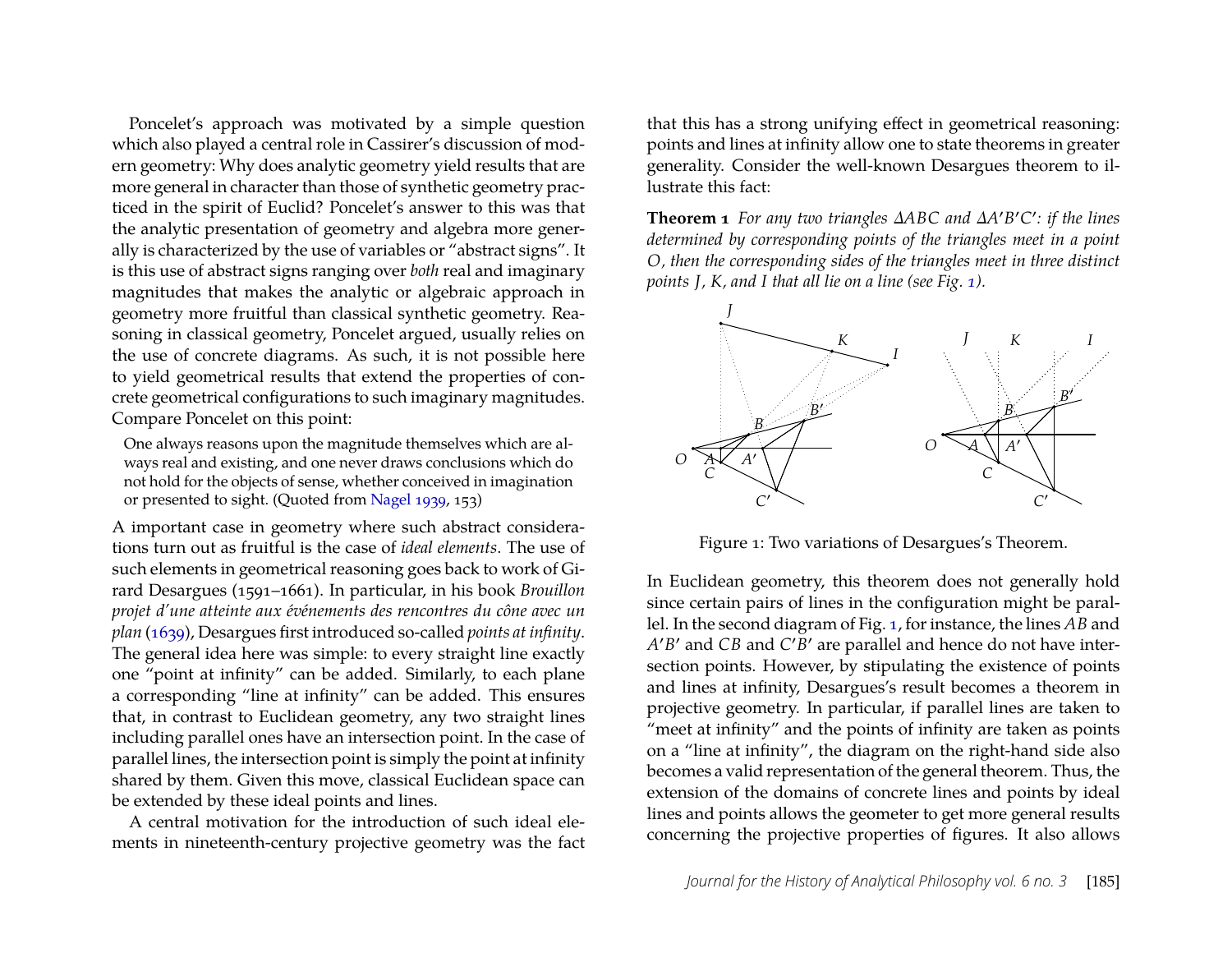her to unify proofs by effectively abstracting from a case-to-case reasoning based on particular diagrams. Thus, assuming a projective setting, the two figures in Fig. [1](#page-3-0) are in fact representations of the same geometrical fact and Desargues's theorem applies to each one of them.[3](#page-4-0)

Poncelet was arguably the first to emphasize the generality gained by the introduction of ideal elements in projective geometry. His attempt to justify the reference to points and lines at infinity is based on what he took to be a general geometrical principle, namely the "*principle of permanence*" or "*continuity*":

The principle of continuity, considered simply from the point of view of geometry, consists in this, that if we suppose a given figure to change its position by having its points undergo a continuous motion without violating the conditions initially assumed to hold between them, the . . . properties which hold for the first position of the figure still hold in a generalized form for all the derived figures. (Quoted from [Nagel 1939,](#page-30-9) 151)

The principle of continuity expressed here can be understood as a geometrical transfer principle. It roughly states that the projective properties of a given figure are preserved under continuous transformations of the figure. Thus, given two "general" figures and a continuous transformation between them, any incidence relation between the points and lines of the first figure also applies to the second figure. This holds also in cases where the real lines and points of the original figure are mapped to points and lines of infinity in the second configuration. Consider again the diagram on the left-hand side of Fig. [1](#page-3-0) illustrating Desargues's theorem: if the intersection points are moved in certain directions, we eventually get the figure on the right-hand side where the corresponding sides of the triangles are parallel. The central assumption expressed in Poncelet's principle is that if

<span id="page-4-0"></span>3Compare again [Schiemer and Eder](#page-30-8) [\(2018\)](#page-30-8) for a more detailed discussion of this example. I would like to thank Günther Eder for his permission to use the diagrams in Fig. [1](#page-3-0) and Fig. [2](#page-5-0) also in the present paper.

one can derive a second figure from a given figure in terms of such a continuous transformation, then "any property of the first figure can be asserted at once for the second figure."[4](#page-4-1)

#### **2.2. Principle of duality**

A second geometrical principle first discussed in Poncelet's work concerns the issue of projective *duality*. Roughly put, this is the fact that every theorem concerning the projective properties of a figure can be translated into another theorem by *interchanging* the words "point" and "line" in planar geometry and the words "point" and "plane" in solid geometry. Consider Desargues's theorem to illustrate this fact. We saw that the theorem states that if the lines going through corresponding vertices of the two triangles meet in a single point, then the intersection points of the corresponding lines of the triangles all lie on a single line. Desargues's theorem can be shown to be *self-dual*. Thus, it can be demonstrated that the dualized version of the statement is also generally valid in a projective setting. As mentioned above, dualization effectively means a syntactic translation here that is based on the substitution of the term "point" in the formulation of the theorem by the term "line" and of the predicate "lying on a line" by the predicate "meeting in a point". Given this dual translation, it turns out that the converse statement of Desargues's theorem is also a theorem in projective geometry. Thus, if the three points determined by corresponding sides of any two triangles all lie on the same line, then the lines determined by corresponding points of the triangles all meet in the same point.

A second, also well-known example of a pair of dual theorems in projective geometry are the theorems of Pascal and Brianchon. Pascal's theorem is this:

<span id="page-4-1"></span><sup>4</sup>A second point relevant in the discussion of the principle of continuity are so-called "imaginary elements", that is, points and lines which are usually represented by complex coordinates in analytic geometry. See again [Schiemer](#page-30-8) [and Eder](#page-30-8) [\(2018\)](#page-30-8) for a closer discussion of this.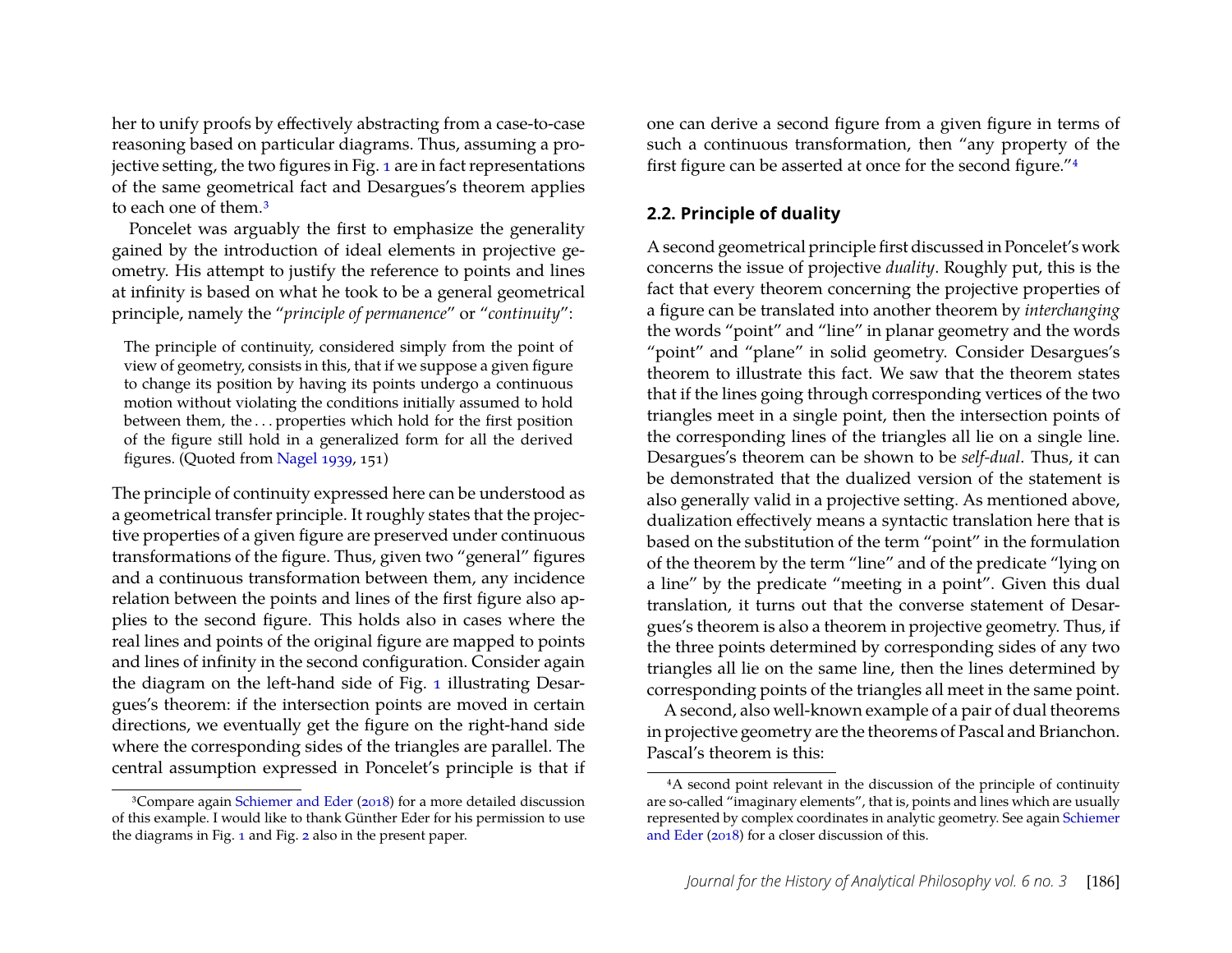**Theorem 2** *Let A*, *B*, *C*, *D*, *E*, *F be six points on a conic section that form a hexagon. Then the intersection points of the pairs of opposite sides AB and DE, FA and CD and BC and EF of the hexagon will always lie on a line. (See Fig. [2,](#page-5-0) left diagram.)*

Now consider Brianchon's theorem, first formulated more than a hundred years after Pascal's result:

**Theorem 3** *Let a*, *b*, *c*, *d*, *e*, *f be six lines that form a hexagon which circumscribe a conic. Then the principal diagonals*  $a \cap b$  *and*  $e \cap d$ , *a* ∩ *f and c* ∩ *d, and e* ∩ *f and b* ∩ *c of the hexagon meet in a single point. (See Fig. [2,](#page-5-0) right diagram.)*



Figure 2: Pascal's and Brianchon's theorem.

<span id="page-5-0"></span>A moment's reflection shows that Brianchon's and Pascal's theorems are in fact dual: one can get the one from the other via the method of dualization, that is by substituting the words "point" for "line" (and vice versa) as well as all the concepts defined in terms of them in their formulations.

Poncelet and other geometers in the nineteenth century realized that this and many other examples of dual theorems exist due to a general metatheoretical principle valid in plane and solid projective geometry, namely the *principle of duality*. The practical importance of this principle lies in the fact that it expands knowledge about geometrical figures and their projective properties. In particular, with each proof of a theorem in projective geometry, one immediately gets a proof of another dual statement of a symmetrical nature. A second important feature of duality, also first stressed by Poncelet, is that the principle has drawn attention away from particular geometrical configurations and towards their general *invariant form* or *structure*. Given that theorems about a configuration can always be transformed into new theorems via the method of dualization, it turns out that the primitive geometrical elements (such as points, lines, and planes) turn out to be interchangeable. Thus, similarly to Poncelet's principle of continuity, duality can be viewed as a "structural" method that allows one to abstract from the concrete spatial elements and to focus on the general form of certain configurations.

To see how this general projective form of figures was usually characterized in nineteenth-century geometry, it is instructive to study how the principle of duality was *justified* in the nineteenth century. At least two different approaches were developed at the time, namely the justification (i) in terms of certain "dual" transformations between figures that preserve their projective properties and (ii) in terms of the axiomatic specification of these projective properties.[5](#page-5-1) The transformation-based approach is first specified in Poncelet's *Traité*. The principle of duality is introduced here in the context of Poncelet's new theory of poles and polars. Poles and polars are concepts of the geometry of conic sections: polars are lines that can be assigned to given points in the plane, relative to some conic section and based on a uniform method of construction. Poles are points that can be assigned to any line of the plane, again relative to a conic and based on a given construction method. A polar transformation

<span id="page-5-1"></span><sup>&</sup>lt;sup>5</sup>A third approach to explain duality, first introduced by Julius Plücker, and based on the analytic presentation of geometrical concepts, will not be discussed here. See [Gray](#page-29-4) [\(2007\)](#page-29-4) and [Nagel](#page-30-9) [\(1939\)](#page-30-9) for a closer discussion of the analytic approach. Compare Klein's *Vorlesungen über Nicht-Euklidische Geometrie* [\(1928\)](#page-30-10) and [Nagel](#page-30-9) [\(1939\)](#page-30-9) for more detailed discussions of these three approaches. See [Schiemer and Eder](#page-30-8) [\(2018\)](#page-30-8) for a more detailed discussion of the different approaches to duality.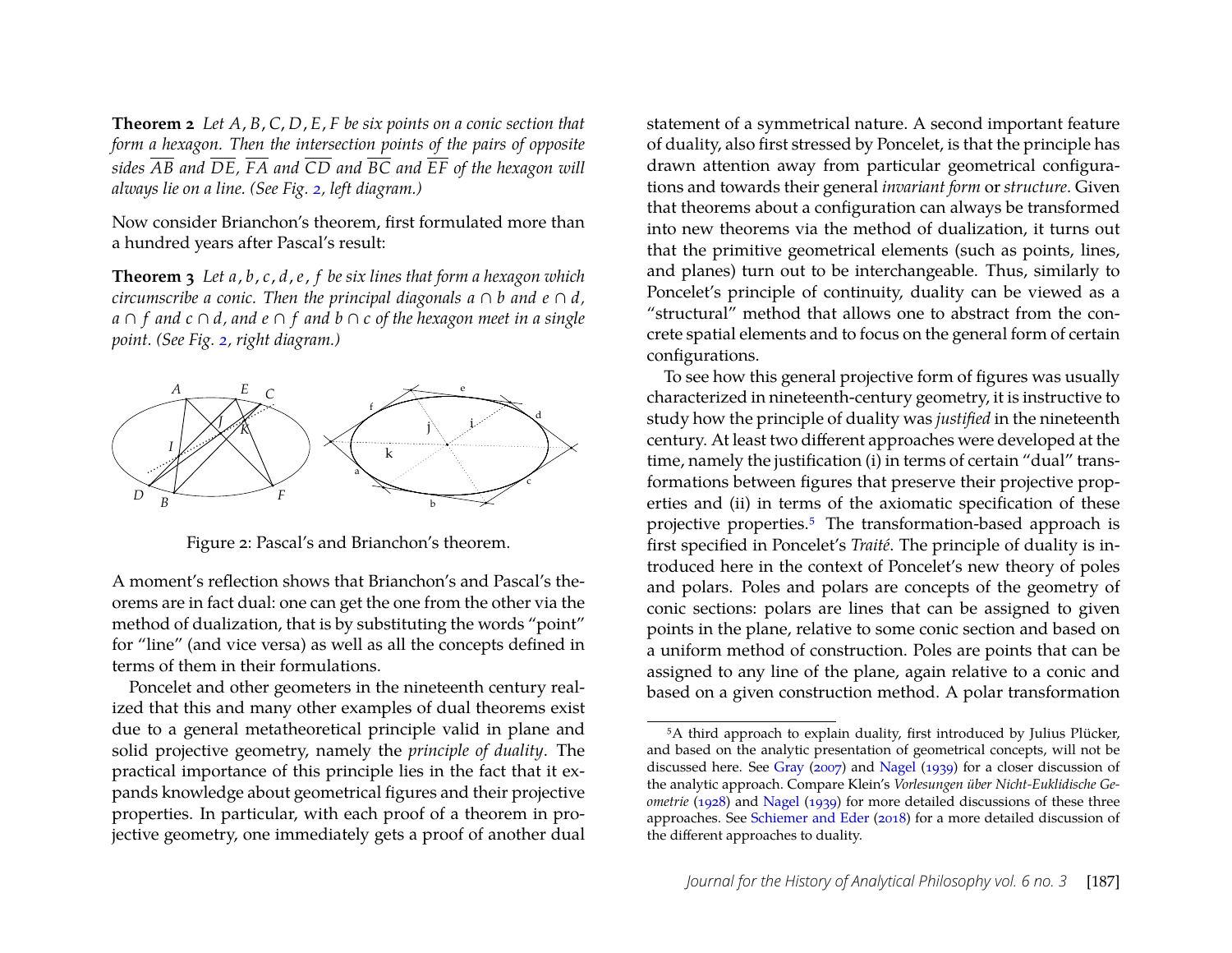is a transformation or mapping between figures that assigns to each point its polar line and to each line its corresponding pole.<sup>[6](#page-6-0)</sup> The key feature of such a transformation is that it preserves the incidence relations between points and lines: if a point *P* lies on line *l*, then the polar line *l* ′ of *P* goes through the pole *P* ′ of *l*. Put in modern terminology, a polar transformation between points and lines preserves the incidence structure of a geometrical configuration.

Given the general theory of poles and polars, Poncelet successfully showed in his book how one can construct new figures from existing ones based on the use of such dual transformations. This method of construction secures that all of the projective properties of the original figure are transformed into "similar" dual properties of the second figure based on the mapping of points to lines and vice versa. In Poncelet's *Traité*, this fact is taken to explain the general validity of the principle of duality in projective geometry. More specifically, the phenomenon that projective theorems can be dualized is viewed as a consequence of the fact that, relative to a given conic section, one can always construct a dual mapping between geometrical configurations in the plane in which their incidence properties are preserved.[7](#page-6-1)

The second approach to provide a mathematical justification of the principle of duality is based on the axiomatic presentation of geometry. An early and formative articulation of this view can be found in the work of Joseph Diez Gergonne (1771–1859), in particular, in a number of articles from the 1820s in which the duality of projective theorems is explicitly discussed. Even though Gergonne does not provide a general explanation of duality here, there exists some textual evidence that he intends to justify the principle based on a (proto-)axiomatic presentation of the general laws of projective geometry.[8](#page-6-2) In particular, it is first emphasized in these works that duality is ultimately a result of the symmetrical nature of the deductive proofs of dual theorems. Thus, according to Gergonne, the duality phenomena in projective geometry should be understood syntactically, that is, in terms of a "correspondence" between the primitive laws and proofs, and not object-theoretically, in terms of dual mappings between geometrical figures.

A more detailed treatment of the axiomatic approach to duality is present in Moritz Pasch's *Vorlesungen über Neuere Geometrie* [\(1882\)](#page-30-11). Pasch's book contains the first systematic axiomatization of projective geometry.[9](#page-6-3) Moreover, Section 12 of the book also explicitly addresses the issue of *reciprocity* (that is, of duality) as a property of statements about solid projective geometry. Duality is described here again purely syntactically as a translation between theorems that result from the substitution of the primitive constants "point" and "plane" (as well as of the geometrical concepts defined in terms of them). His argument for the general validity of the principle is based on two central premises. The first one concerns the fact that the axiom system presented in the book is symmetrical in the sense that the respective axioms of the system always come in pairs: for every axiom there exists a dual axiom of the same logical form:[10](#page-6-4)

- P1. It is always possible to lay a line through two points.
- P2. Every line is determined by any two of its points.
- P3. Every line that contains a proper point is a proper line.
- P4. It is always possible to lay a plane through three points.
- P5. Every plane is determined by three of its points that do not lie in a straight line.

<span id="page-6-1"></span><span id="page-6-0"></span><sup>&</sup>lt;sup>6</sup>See [Coxeter](#page-29-6) [\(1974/1987\)](#page-29-6) for a detailed study of polar theory.

<sup>7</sup>This explanation of projective duality in terms of polar transformations was significantly generalized in Michel Chasles' *Aperçu historique sur l'origine et le dévéloppement des méthodes en géométrie*[\(1837\)](#page-29-7). See [Nagel](#page-30-9) [\(1939\)](#page-30-9) for detailed discussion of Chasles' work on duality.

<span id="page-6-2"></span><sup>8</sup>For a detailed discussion of Gergonne's views on duality and references compare [Nagel](#page-30-9) [\(1939\)](#page-30-9) and [Gray](#page-29-4) [\(2007\)](#page-29-4).

<span id="page-6-4"></span><span id="page-6-3"></span><sup>9</sup>See, in particular, [Schlimm](#page-30-12) [\(2010\)](#page-30-12) for a detailed survey of Pasch's work. 10See, in particular, [Pasch](#page-30-11) [\(1882,](#page-30-11) §§7–8). The author would like to thank Dirk Schlimm for providing him with translations of Pasch's axioms.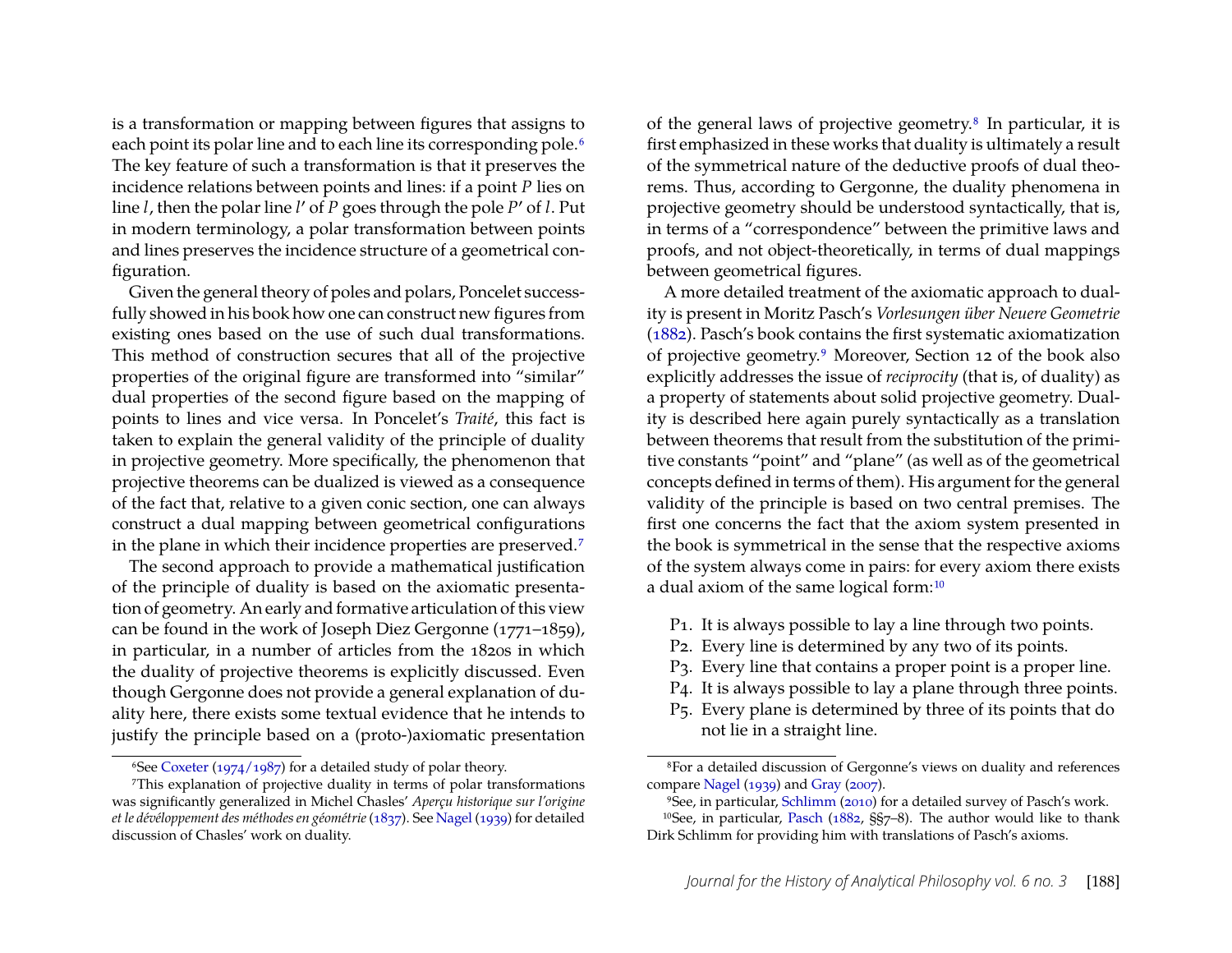- P6. Every plane that contains a proper point is a proper plane.
- P7. A line that has two points in common with a plane lies completely in it.
- P8. It is always possible to lay a plane through a line and a point.
- P9. Every plane is determined, if one knows one of its lines and a point that is outside of the line.
- P10. It is always possible to lay a plane through two lines that have a point in common.
- P11. Every plane is determined by any two of its lines.
- P12. Two lines in a plane have always a point in common.
- P13. A line and a plane have always a point in common.
- P14. Two planes have always a line in common.
- P15. Three planes always have a point or a line in common. [\(Pasch 1882,](#page-30-11) §8)

The second premise used in the proof of the duality principle concerns what Pasch calls the "rigorous deductive method" in geometry. This is the claim that all theorems of projective geometry are deductively derivable from the axiom system specified in the book. Thus, no information other than that specified in the axioms is needed to prove the general truths in projective geometry. In particular, Pasch was the first to show that no reference to diagrams is needed in the demonstration of a theorem. Given these two assumptions, duality is "verified" by Pasch as follows:

The law of reciprocity can be verified first for the graphical sentences of §§7, 8, 9, since the reciprocal sentence of every sentence also belongs to this group. Every other sentence to be considered here is a consequence from these sentences. In its articulation and proof only graphical concepts are used. One can restrict oneself here to the base concepts; the other concepts are deduced from the base concepts or can be given with the help of the relevant definitions. Every theorem is thus the result of a consideration in which only graphical base concepts are mentioned and in which one only refers to the graphical sentences mentioned above. If one substitutes systematically the word 'point' by 'plane', 'plane' by 'point' and the used theorems by its reciprocals in this approach, then its correctness remains untouched; but as a result one finds 'point' and 'plane' interchanged, i.e. one has proved the reciprocal theorem. [\(Pasch 1882,](#page-30-11) 96)

This justification of the general principle of duality thus runs as follows: the axioms of projective geometry are symmetrical in the sense specified above. Each theorem provable from this set of axioms contains only the primitive constants (or "base concepts") specified in the axioms or defined constants. It follows from this that the dual translation of every theorem must therefore also be a theorem since it must be provable from the dual axioms of the axioms used in the derivation of the original theorem. Notice that this justification of duality is strictly syntactic in character. Pasch's focus is, as we saw, on the translation between geometrical statements and, most importantly, on the purely *formal* character of deductive geometrical proofs. This formalism is described in a well-known passage in his book:

In fact, if geometry is genuinely deductive, the process of deducing must be in all respects independent of the sense of the geometrical concepts, just as it must be independent of figures; only the *relations* set out between the geometrical concepts used in the propositions (respectively definitions) concerned ought to be taken into account. [\(Pasch 1882,](#page-30-11) 98)

Thus, what is relevant in the justification of the principle of duality is, according to Pasch, the purely relational properties specified by the axioms of projective geometry.

Given this brief overview over certain developments in projective geometry, two points of commentary are in order here. Notice first that all of the newly developed methods outlined here gave rise to a structural conception of geometrical objects. This is evident, in particular, in both principles of projective geometry discussed here, namely the principles of continuity and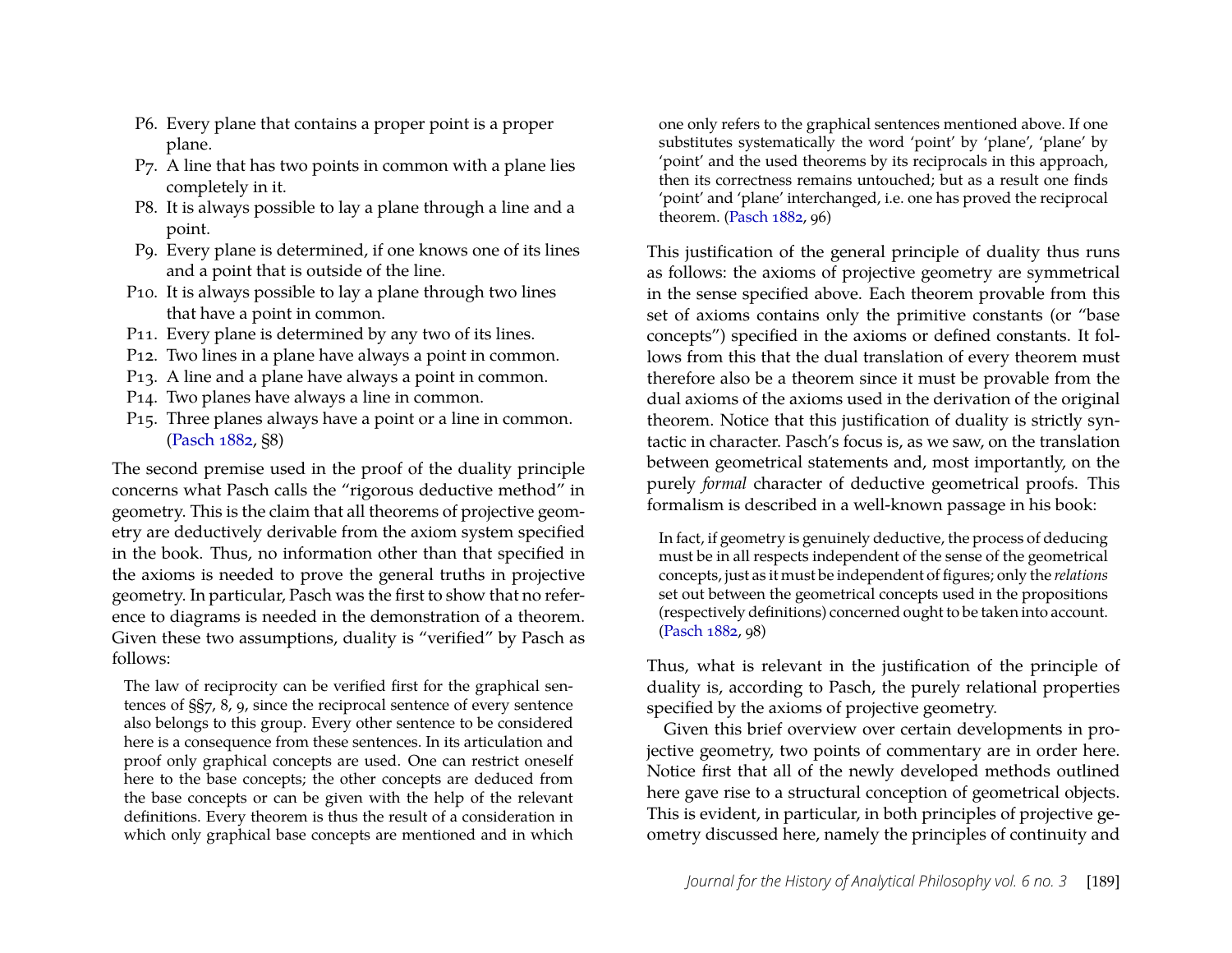of duality. As we saw, the duality of theorems effectively shows that the geometrical content of a configuration is in fact restricted to its projective properties, for instance, properties concerning the incidence relations between points and lines in them. Moreover, two particular figures such as the diagrams representing Brianchon's and Pascal's theorems can be treated as structurally equivalent from a projective point of view since they share all relevant properties up to duality. Secondly, our brief survey of the debate on the proper justification of duality shows that two complementary approaches on how to capture this abstract geometrical content or the notion of sameness of such content have been devised in nineteenth-century geometry. This is, on the one hand, the notion of invariance under certain mappings or transformations. On the other hand, structural content is explained in terms of formal axiomatic conditions. In the following section, we will survey how these structural ideas in modern geometry were addressed in Cassirer's work.

#### <span id="page-8-0"></span>**3. Cassirer on Modern Geometry**

#### <span id="page-8-1"></span>**3.1. Concept formation in mathematics**

Cassirer's philosophical analysis of modern geometry is based on a more general study of concept formation in the exact sciences. The first chapter of [Cassirer](#page-29-0) [\(1910\)](#page-29-0) is concerned with the "logic of concept formation", more specifically, with the question of how abstract concepts are introduced in modern mathematics.[11](#page-8-2) As Cassirer points out, the new philosophical understanding of concepts outlined in the book, in particular the shift from "*substance* concepts" to "*function* concepts", is directly motivated by modern mathematics. What is characteristic about mathematical concept formation according to him? A central feature that Cassirer is concerned with has to do with the specific relation between abstract concepts and their concrete instances. In the case of geometry, this is the relation between abstract concepts of certain curves or spaces and concrete objects, e.g., particular intuitive figures exemplifying them.

This relation between mathematical concepts and concrete instances is elucidated by Cassirer based on a distinction between two "schemata of concept formation". The first one is the traditional philosophical theory of substance concepts based on an abstractionist account of concept formation. Very roughly, this is the view that general concepts are formed by abstraction from particulars in the sense that specific properties of the instances are neglected except those shared by all individuals. Heis describes this "abstractionism about conceptual formation" in the following way: "concepts are formed by noticing similarities or differences among particulars and abstracting the concept, as the common element, from these similarities or differences" [\(Heis 2014,](#page-30-13) 248). Notice that this approach presents a *bottom-up* view of concept formation. Thus, by constructing general concepts from particular instances via abstraction, the concepts turn out to be functionally dependent on their instances. In a sense, knowledge of the instances is presupposed in the construction of general concepts.[12](#page-8-3)

Now, Cassirer is critical of the traditional logic of concept formation via abstraction. He contrasts this account with a second, in his view preferable, scheme which is also paradigmatic for modern mathematics. The construction of so-called "functional concepts" is not based on the elimination of particular properties of instances. Instead, the specific nature of the particular objects falling under a functional concept is preserved or implicitly contained in a general concept. Concept formation in modern mathematics is therefore not based on Aristotelian abstraction,

<span id="page-8-2"></span><sup>11</sup>Compare [Heis](#page-30-13) [\(2014\)](#page-30-13) and [Ihmig](#page-30-2) [\(1997\)](#page-30-2) for detailed studies of Cassirer's account of mathematical concept formation and his intellectual background, in particular the Marburg school of neo-Kantianism.

<span id="page-8-3"></span><sup>12</sup>See again [Heis](#page-30-13) [\(2014\)](#page-30-13) for a more detailed survey of Cassirer's presentation of the Aristotelian view.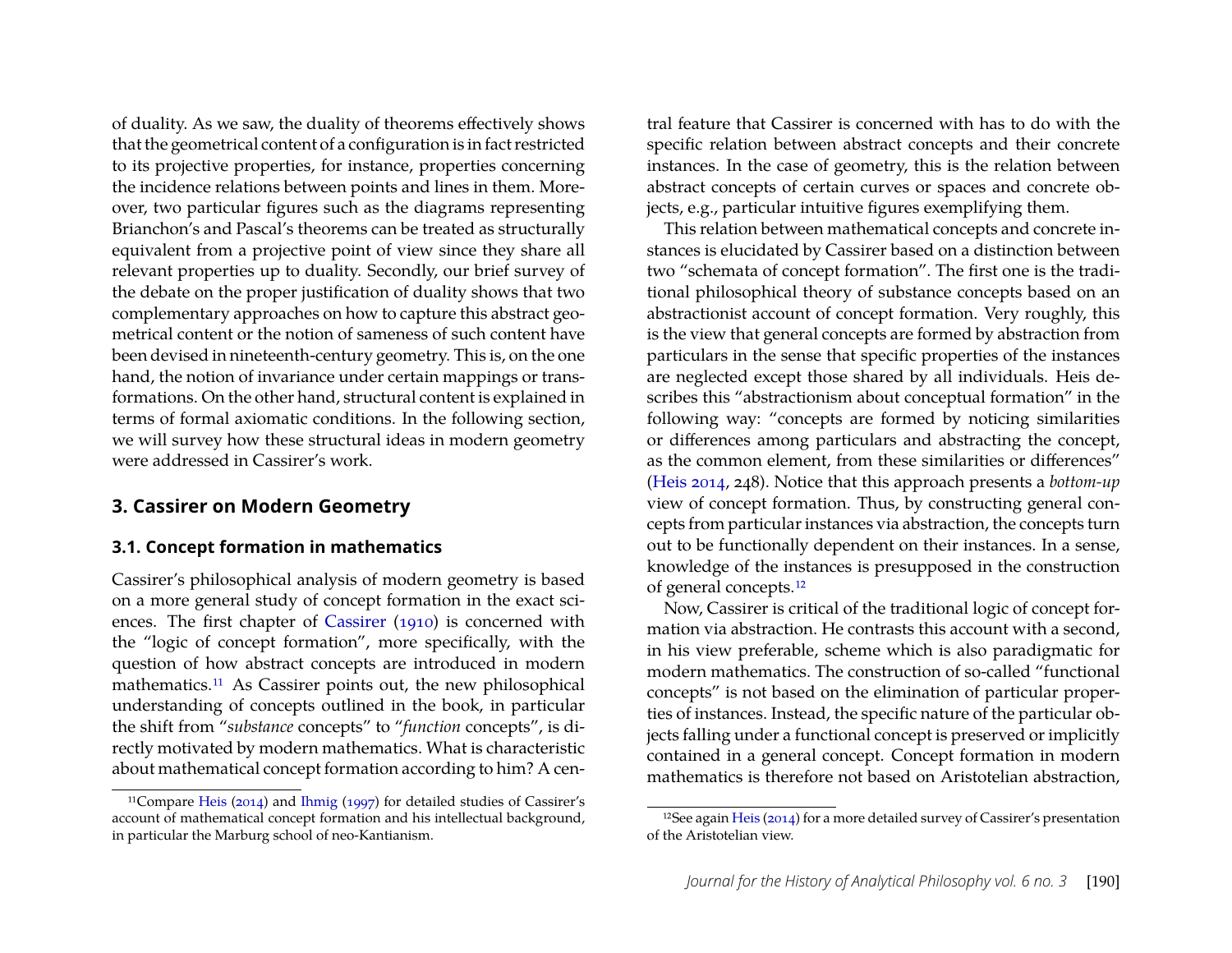but rather on a different type of generalization. How does Cassirer understand this new form of conceptual generalization? Let us see how the logic of functional concepts is illustrated by him in the context of analytic geometry, more specifically, in the case of the analytic presentation of second-order curves:

The genuine [mathematical] concept does not disregard the peculiarities and particularities which it holds under it, but seeks to show the necessity of the occurrence and connection of just these particularities. What it gives is a universal rule for the connection of the particulars themselves. Thus we can proceed from a general mathematical formula, for example, from the formula of a curve of the second order, to the special geometrical forms of the circle, the ellipse, etc., by considering a certain parameter which occurs in them and permitting it to vary through a contiguous series of magnitudes. Here the more universal concept shows itself also the more rich in content; whoever has it can deduce from it all the mathematical relations which concern the special problems, while, on the other hand, he takes these problems not as isolated but as in continuous connection with each other, thus in their deeper systematic connections. The individual case is not excluded from consideration, but is fixed and retained as a perfectly determinate step in a general process of change. [\(Cassirer 1923,](#page-29-8) 19–20)

The central idea expressed here concerns the notion of a "rule of variation" between individuals. According to Cassirer, a mathematical concept such as the concept of a second-order curve specifies a general rule or law on how the individual objects that is, particular curves in a given space—are interrelated. Moreover, this example also makes clear how the method of "deducing" special instances from a general concept is understood here. Concepts such as second-order curves are often represented analytically in modern geometry, that is, by functions expressed in terms of algebraic equations. The link to concrete instances of such concepts is given by the fact that the variables occurring in the corresponding equation can be assigned different numerical values and thus different interpretations in the

underlying coordinate system. It is in this sense that knowledge about special geometrical figures is retained in the general concept.

As we will see in the following two sections, Cassirer identifies several types of mathematical concept formation in his discussion of nineteenth-century geometry. Before turning to a closer analysis of these methods, two further points of commentary about the general logic of functional concepts should be made here. (Both points will be relevant for our philosophical assessments of Cassirer's geometrical structuralism given in Section [4.](#page-23-0)) The first issue concerns the way in which the relation between general concepts and concrete instances is viewed by Cassirer. As we saw above, a central feature of the Aristotelian account of conceptual abstraction is what Heis has termed the "primacy of particulars": given the fact that concepts are formed via abstraction from particular instances, it follows that our knowledge of these particulars has to be presupposed in the construction of the concepts. In the case of functional concepts, the dependency relation between concepts and objects falling under them is reversed. Cassirer explicitly holds that the construction of mathematical concepts is independent of the mathematical objects instantiating them. Compare, for instance, the following passage on the new account of functional abstraction in mathematics:

What lends the theory of abstraction support is merely the circumstance that it does not presuppose the contents, out of which the concept is to develop, as disconnected particularities, but that it tacitly thinks them in the form of an ordered manifold from the first. The concept, however, is not deduced thereby, but presupposed; for when we ascribe to a manifold an order and connection of elements, we have already presupposed the concept, if not in its complete form, yet in its fundamental function. [\(Cassirer 1923,](#page-29-8)  $17)^{13}$  $17)^{13}$  $17)^{13}$ 

<span id="page-9-0"></span><sup>13</sup>Compare also the following, closely related passage: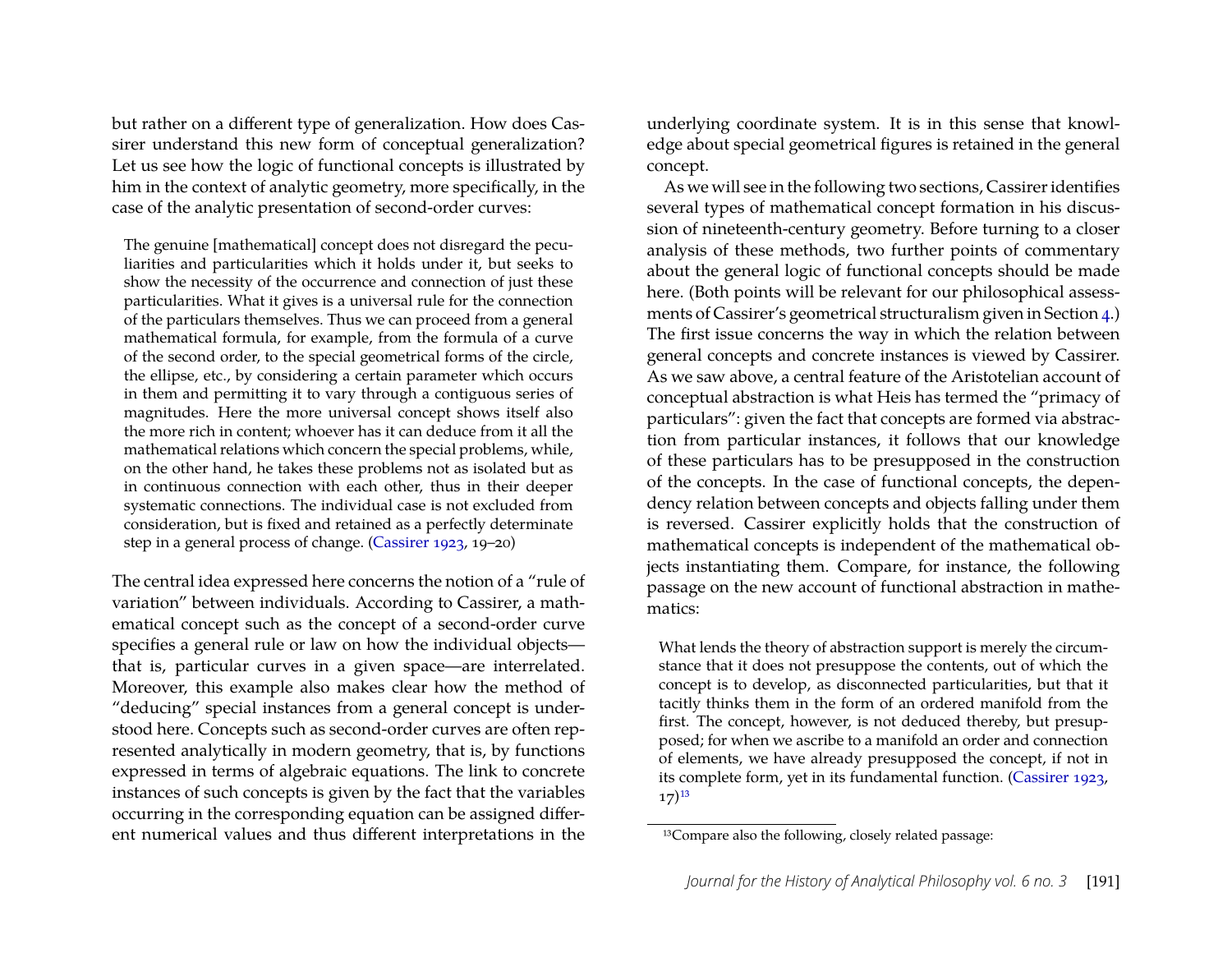Thus, in Cassirer's view, concept formation in mathematics is effectively a *top-down* approach: functional concepts are constructed independently of their instantiations and are thus "logically prior" to them.[14](#page-10-1)

The second issue to be addressed here concerns the connection between Cassirer's novel account of concept formation and mathematical structuralism. As will be shown in closer detail in Section [4,](#page-23-0) Cassirer's understanding of function concepts closely reflects a structuralist conception of mathematics. Notice, in particular, how Cassirer describes the notion of "serial form" as the characteristic content of functional concepts:

The serial form  $F(a, b, c \ldots)$  which connects the members of a manifold obviously cannot be thought after the fashion of an individual *a* or *b* or *c*, without thereby losing its peculiar character. Its "being" consists exclusively in the logical determination by which it is clearly differentiated from other possible serial forms  $\Phi$ ,  $\Psi$ ...; and this determination can only be expressed by a synthetic act of definition, and not by a simple sensuous intuition. [\(Cassirer 1923,](#page-29-8) 26)

The passage is crucial for the understanding of Cassirer's general conception of mathematical knowledge: mathematical theories have as their true subject matter a "serial form" which is determined by the relations between elements of a given domain or manifold. This form is abstract and specified through a "synthetic act of definition".[15](#page-10-2) Paraphrased in modern terminology, one can say that a "serial form" presents an abstract structure defined by a mathematical theory that can be instantiated by the elements of any concrete system. In the following two subsections, we will turn to a closer discussion of Cassirer's philosophical analysis of nineteenth-century geometry in order to see how this general understanding of mathematical concepts is illustrated in this field.

#### <span id="page-10-0"></span>**3.2. Transformations and invariance**

Cassirer's main focus in the third chapter of [Cassirer](#page-29-0) [\(1910\)](#page-29-0) is on nineteenth-century geometry, spanning the period between Poncelet's *Traité* of 1822 to Felix Klein's *Erlangen program* first outlined in his monumental paper "Vergleichende Betrachtungen über neuere geometrische Forschungen" of 1872 (see [Klein](#page-30-4) [1893\)](#page-30-4). A general topic in Cassirer's survey concerns the question how mathematicians like Poncelet and Klein conceived of the role of concrete figures or diagrams in geometrical proofs. According to Cassirer, modern projective geometry is primarily characterized by an abstraction from diagrams in geometrical reasoning which allows one to reach a level of generality that is comparable to the results in analytic geometry:

We saw how the progress of geometrical thought tends more and more to allow the subordination of the particular intuitive figures in the proof. The real object of geometrical interest is seen to be only the relational connection between the elements as such, and not the individual properties of these elements. Manifolds, which are absolutely dissimilar for intuition, can be brought to unity in so far as they offer examples and expressions of the same rules of connection. [\(Cassirer 1923,](#page-29-8) 251)

Cassirer identifies Poncelet's work as a starting point in this

<sup>. . .</sup> for instead of the community of "marks" the unification of elements in a concept is decided by their "connection by implication." And this criterion, here only introduced by way of supplement and as a secondary aspect, proves on closer analysis to be the real logical prius; for we have already seen that "abstraction" remains aimless and unmeaning if it does not consider the elements from which it takes the concept to be from the first arranged and connected by a certain relation. [\(Cassirer 1923,](#page-29-8) 24)

<span id="page-10-1"></span><sup>14</sup>See, in particular, [Heis](#page-29-3) [\(2007,](#page-29-3) [2014\)](#page-30-13) for a rich survey of the (neo-)Kantian background of Cassirer's top-down approach to mathematical concept formation.

<span id="page-10-2"></span><sup>15</sup>It should be mentioned here that Cassirer's account of mathematical

knowledge was influenced by other contributions within neo-Kantian philosophy, in particular Natorp's *Die logischen Grundlagen der exakten Wissenschaften* of [1910.](#page-30-14) We would like to thank an anonymous reviewer for stressing this point.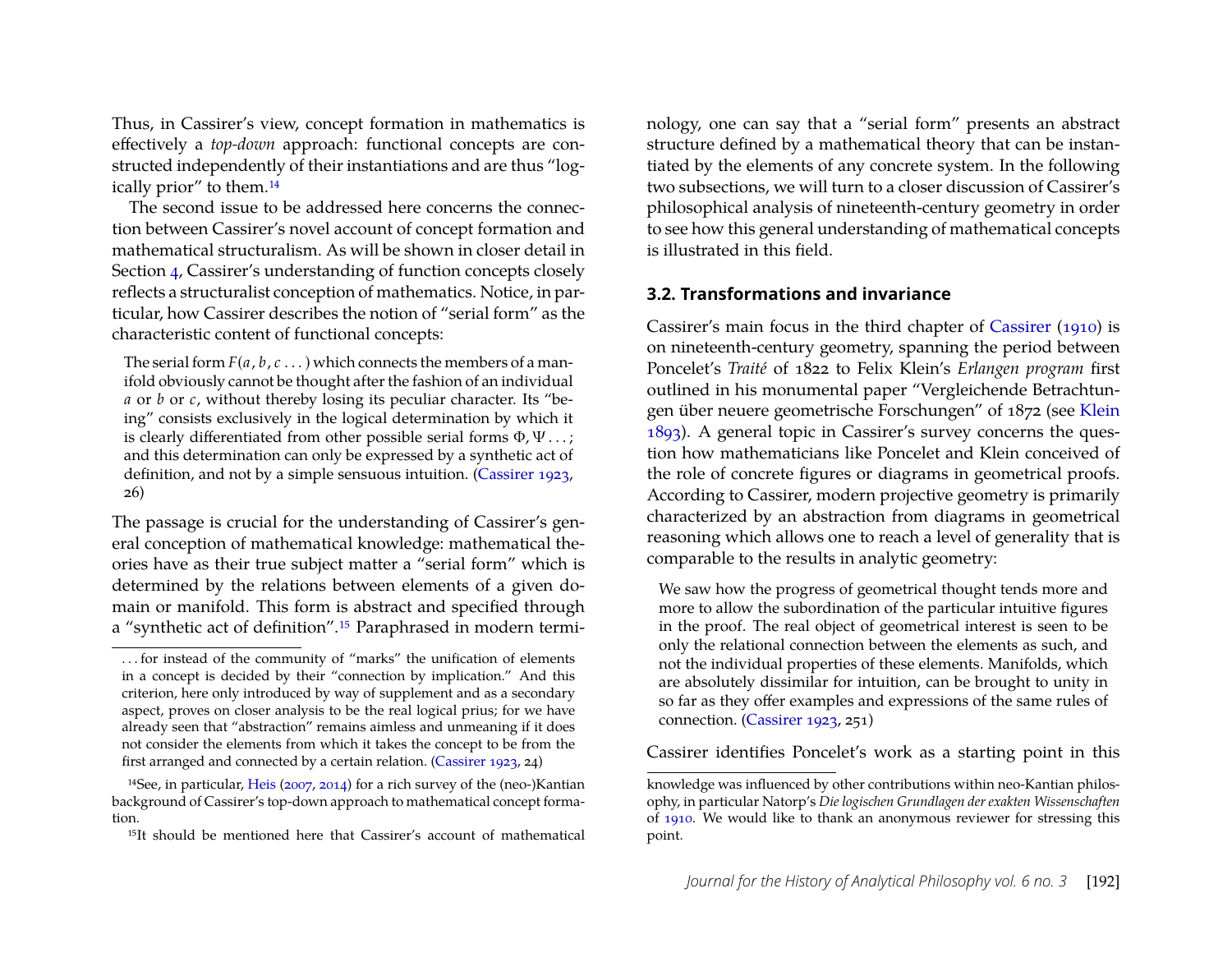gradual development towards formal geometrical reasoning.[16](#page-11-0) The central method employed by Poncelet and by subsequent mathematicians in the demonstration of general results is based on the use of projective transformations. More specifically, it is to study those geometrical properties of configurations that are preserved by such transformations. Cassirer describes the general idea underlying this approach in the following way:

[The universality of the synthetic approach is secured], as soon as we regard the particular form we are studying not as itself the concrete object of investigation but merely as a starting-point, from which to deduce by a certain rule of variation a whole system of possible forms. The fundamental relations, which characterize this system, and which must be equally satisfied in each particular form, constitute in their totality the true geometrical object. What the geometrician considers is not so much the properties of a given figure as the network of correlations in which it stands with other allied structures. [\(Cassirer 1923,](#page-29-8) 80)

This "rule of variation" which determines the relevant "fundamental relations" between concrete figures, is specified here in terms of the notion of continuous transformations:

We say that a definite spatial form is correlative to another when it is deducible from the latter by a continuous transformation of one or more of its elements of position: yet in which the assumption holds that certain fundamental spatial relations, which are to be regarded as the general conditions of the system, remain invariant. The force and conclusiveness of geometrical proof always rests then in the invariants of the system, not in what is peculiar to the individual members as such. [\(Cassirer 1923,](#page-29-8) 80)

Given Cassirer's general remarks on this new style of reasoning in projective geometry, several points should be emphasized here. Notice first that, given this focus on the invariant properties of geometrical figures preserved by continuous transformations, the particular nature of figures becomes irrelevant in geometrical proofs. The use of transformations can thus be viewed as a way to generalize over individual figures in order to grasp to the real subject matter of a geometry, namely the "fundamental" relations between the spatial forms of a given manifold. Thus, as Cassirer points out, the true geometrical objects are invariant forms of figures which are induced by a certain type of correlations.

Secondly, Cassirer's discussion of projective geometry closely mirrors his general remarks on mathematical concepts in the introductory chapter of [Cassirer](#page-29-0) [\(1910\)](#page-29-0). In particular, we can view his remarks on the use of projective transformations and the resulting study of invariants in work by Poncelet as an illustration of the general logic of concept formation outlined there. Recall that, according to Cassirer, what is specific about "functional" concepts in modern mathematics is that knowledge about the individual cases is not lost as in the case of "substance" concepts. Instead, the objects and their specific properties are, so to speak, retained in the general concepts and can be "deduced" from them. A very similar picture emerges from Cassirer's discussion of Poncelet's projective method:

[In Poncelet's geometry] between the 'universal' and 'particular' there subsists the relation which characterizes all true mathematical concept formation; the general case does not absolutely neglect the particular determinations, but it reveals the capacity to evolve particulars in their concrete totality from a principle. [\(Cassirer](#page-29-8) [1923,](#page-29-8) 82)

Thus, by focusing only on the incidence properties as well as on those metrical properties of a geometrical figure that are preserved under projective transformations, one does not neglect its specific nature. Rather, Poncelet's approach allows one to consider a figure as an exemplification of an abstract geometrical form that is possibly shared by many other figures.

<span id="page-11-0"></span><sup>16</sup>Compare, for instance, an interesting related remark on Poncelet in one of Cassirer's later writings: "[Poncelet] had to emancipate geometrical thought from all connection with 'elements' that can be given in intuition, and to consider the *relations* between these elements as the proper and only subjectmatter of geometrical knowledge" [\(Cassirer 1944,](#page-29-9) 23–24).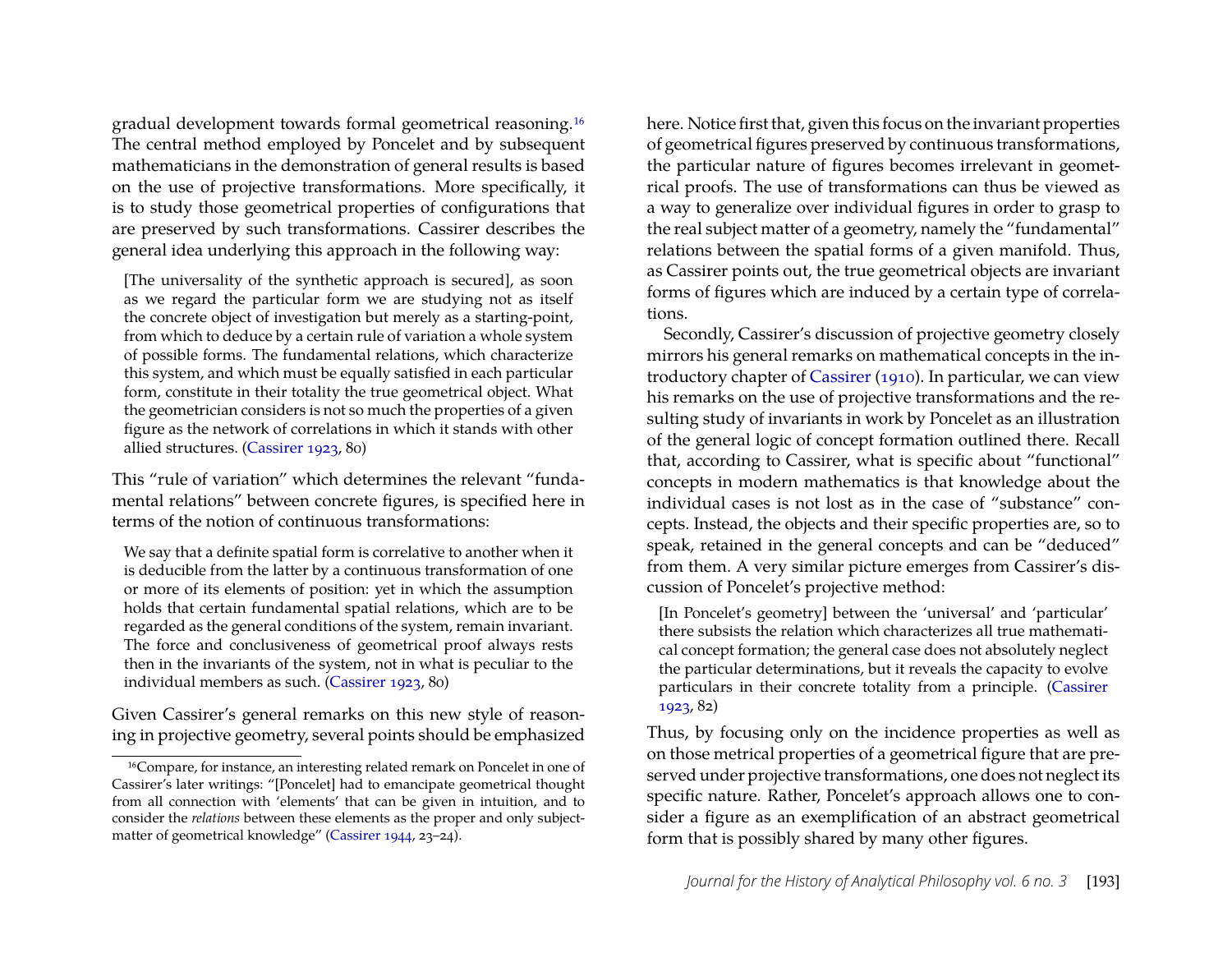The third point to mention here is that Cassirer's discussion of the new style of reasoning in projective geometry clearly sounds structuralist to the modern reader. This concerns, in particular, his remarks on the purely "relational" character of geometrical knowledge. In shifting attention away from the particular diagrams and towards their invariant properties, geometrical theories turn out to have a new and abstract subject-matter, namely the "network of correlations" between particular figures. Compare again Cassirer on this point:

We saw how the progress of geometrical thought tends more and more to allow the subordination of the particular intuitive figures in the proof. The real object of geometrical interest is seen to be only the relational connection between the elements as such, and not the individual properties of these elements. Manifolds, which are absolutely dissimilar for intuition, can be brought to unity in so far as they offer examples and expressions of the same rules of connection. [\(Cassirer 1923,](#page-29-8) 251)

Cassirer's structuralist view is articulated most explicitly in his discussion of Poncelet's principle of *continuity*, already mentioned in Section [2.](#page-2-0) Recall from above that this principle was introduced in the *Traité* as a way of generalizing demonstrations about projective properties of spatial configurations. Cassirer describes the general significance of the principle in the following way:

It is this interpretation, which Poncelet characterizes philosophically by the expression *principle of continuity*, and which he formulates more precisely as the *principle of the permanence of mathematical relations*. The only postulate that is involved can be formulated by saying that it is possible to maintain the validity of certain relations, defined once for all, in spite of a change in the content of the particular terms, i.e., of the particular relata. We thus begin by considering the figure in a general connection [*Lage*], and do not analyse it in the beginning into all its individual parts, but permit changes of them within a certain sphere defined by the conditions of the system. If these changes proceed continuously from a definite starting-point, the systematic properties we have discovered in a figure will be transferable to each successive "phase," so that finally determinations, which are found in an individual case, can be progressively extended to all the successive members. [\(Cassirer](#page-29-8) [1923,](#page-29-8) 80–81)

Given this description, the central mathematical idea underlying Poncelet's principle is indeed a structuralist one: the principle is formulated based on the distinction between general (or "systematic") relations and concrete elements (or figures) as their possible relata. These general properties are characterized by the fact that they can be mapped from one particular figure to another one in terms of a suitable continuous transformation. The principle of continuity thus effectively allows one to abstract from the concrete relata of a given relation in order to yield a general relational form.

The central method underlying this abstraction from concrete figures it is what Cassirer terms the "*operation of transfer of relations*" ("*Verfahren der Relations-Übertragung*"), i.e., the method of transferring a certain relational structure between different geometrical configurations. In the context of Poncelet's work, the relevant relational structure consists of those invariants of a given figure preserved under the projective correlations. As we saw in the previous section, these are mainly properties concerning the *incidence* relations holding between the points, lines, and planes in a geometrical configuration. For instance, in the example of Desargues's theorem, we saw the relevant projective properties of the co-linearity of points and the concurrency of lines.<sup>[17](#page-12-0)</sup>

A second example of a projective transfer principle that is also explicitly discussed in Cassirer's work is the principle of duality. Recall from the previous section that Poncelet explained duality

<span id="page-12-0"></span><sup>&</sup>lt;sup>17</sup>Projective properties are not limited to incidence relations, but also concern a number of metrical invariants, for instance, the cross-ratio of points on a projective line. See, for instance, [Coxeter](#page-29-6) [\(1974/1987\)](#page-29-6) for a detailed study of the projective invariants.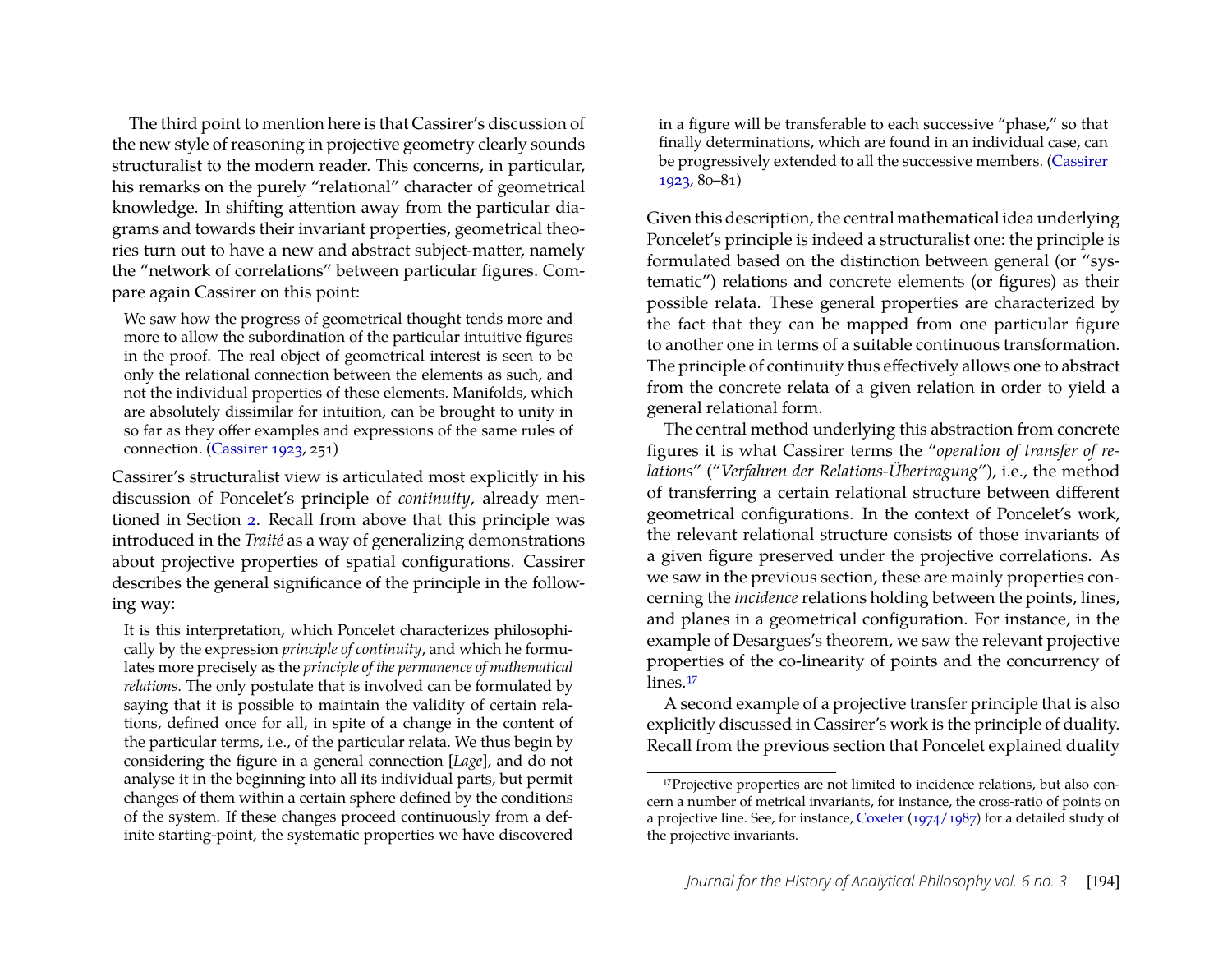phenomena in projective geometry in terms of dual transformations. Such "*indirect* correlations" between figures, that is, transformations that reverse the "order" of composition of the parts of a figure, are also briefly mentioned in [Cassirer](#page-29-0) [\(1910,](#page-29-0) 108). The relevant feature of such mappings is that they also preserve the projective properties of a figure, at least up to dual equivalence. For instance, polar transformations are so construed that any incidence relation between lines and points in the original figure can be translated into a reciprocal incidence relation that holds between the corresponding poles and polars.

Now, similar to simple projections, dual transformations can also be viewed as a way to "transfer" the projective content of one configuration to another one. The existence of such a mapping between two figures shows that they share the same structural properties and are thus structurally indiscernible, at least in a projective setting. Dual transformations are in fact more general than simple projections, since they show that the particular nature of the basic elements is irrelevant in the specification of the geometrical structure of a figure: different configurations such as the illustrations of Pascal's and Brianchon's theorems in Figure [2](#page-5-0) can nevertheless share the same abstract incidence structure up to duality. Thus, in Cassirer's terms, what matters is not the "content of the singular elements of a relation" but rather what is preserved under the change of such elements under such a transformation. Compare Cassirer's related discussion of dual transformations in his unpublished text "Einheit der Wissenschaft", written in 1931:

It is, for instance, characteristic of "dual transformations" which play a decisive role in the construction of the modern projective geometry that, based on them, configurations of different levels can be transformed into each other. A statement about points and lines is not subject to change if we interchange the words 'point' and 'line' in conformity with the principle of duality. It thus conforms with the viewpoint of modern geometrical concept formation that two dualistically opposing figures are not viewed as two distinct, but as essentially the same figures. [\(Cassirer 2010,](#page-29-10) 167)

The most general and systematic expression of this notion of a transfer of relational structure can be found, according to Cassirer, in Felix Klein's group-theoretic approach in geometry. As is well known, Klein's programmatic paper "Vergleichende Betrachtungen" of 1872 offered a radically new method for the study of different geometries studied at the time, for instance projective, Euclidean, hyperbolic, and conformal geometry (among others).[18](#page-13-0) This was the use of groups of transformations to characterize the relevant properties of configurations of a given space. More specifically, Klein's principal idea was to identify each geometry with a space or, more formally, a manifold *M* and a group *G* of transformations acting on *M* that leave the relevant geometrical properties invariant. A manifold of *n* dimensions for Klein was simply a set of *n*-ary tuples of real or complex numbers. The transformations of a manifold were usually understood analytically, that is as functions expressed by certain algebraic equations.<sup>[19](#page-13-1)</sup>

Klein's important insight was that certain classes of spatial transformations—equipped with a suitable composition function—form a group in the algebraic sense of the term that, in a way, encodes the abstract content of a given geometry.[20](#page-13-2) Compare Klein on this point:

The most essential idea required in the following discussion is that of a group of space-transformations. The combination of any number of transformations of space is always equivalent to a single transformation. If now a given system of transformations has the property that any transformation obtained by combining any

<span id="page-13-2"></span>20See [Wussing](#page-30-16) [\(1984/2007,](#page-30-16) 186) for a closer discussion of Klein's concept of a transformation group.

<span id="page-13-0"></span><sup>18</sup>Compare, e.g., [Gray](#page-29-4) [\(2007\)](#page-29-4), [Hawkins](#page-29-11) [\(2000\)](#page-29-11), and [Birkhoff and Bennett](#page-29-12) [\(1988\)](#page-29-12) for detailed historical studies of Klein's program, its mathematical background, and its influence on subsequent geometrical research.

<span id="page-13-1"></span><sup>19</sup>This analytic presentation of transformations of a space is not explicitly discussed in [Klein](#page-30-4) [\(1893\)](#page-30-4). However, in subsequent writings on the Erlangen program, the relevant transformations are usually characterized by Klein in this way. See, e.g., [Klein](#page-30-15) [\(1926\)](#page-30-15).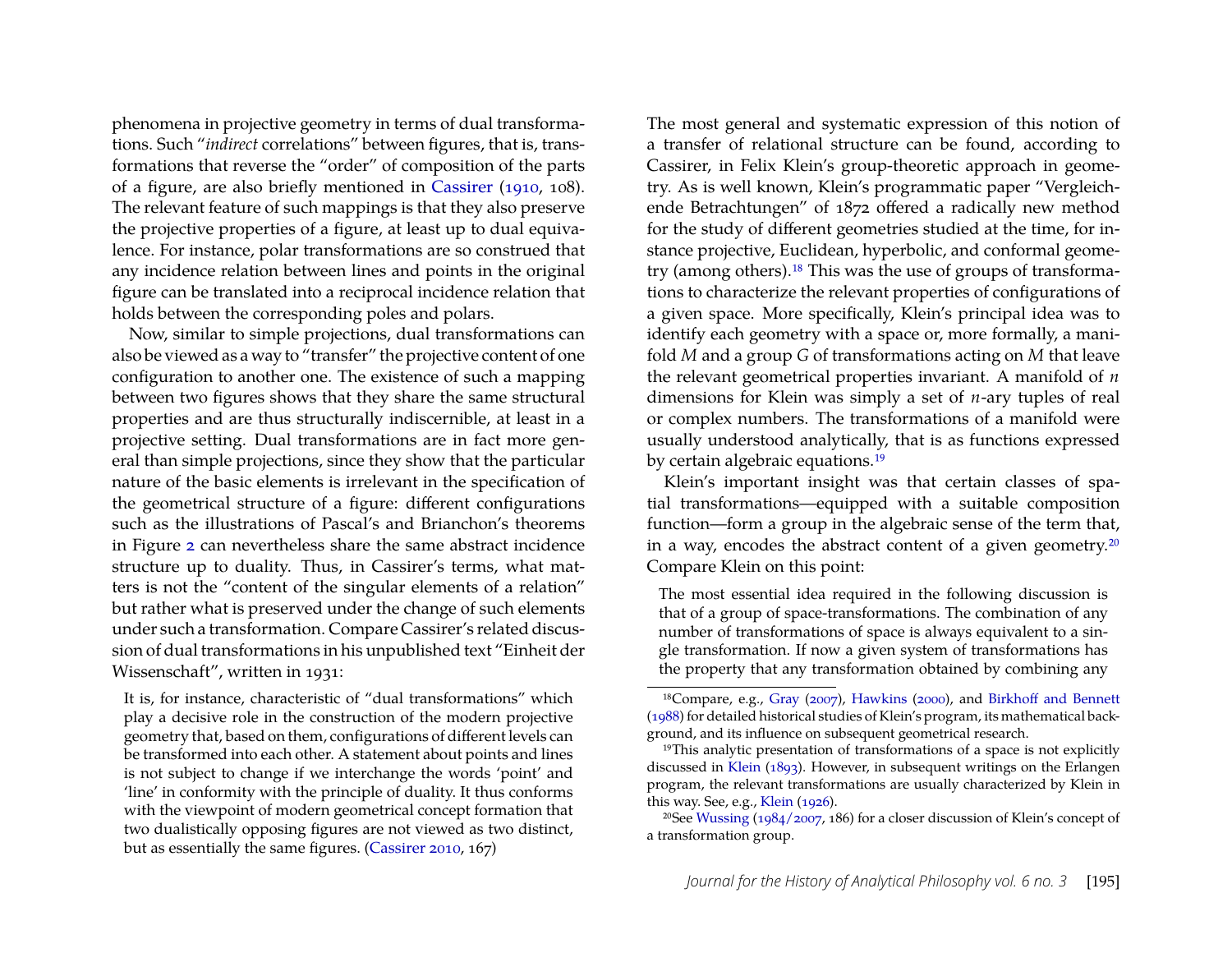transformations of the system belongs to that system, it shall be called a group of transformations. [\(Klein 1893,](#page-30-4) 217)

Given this set-up, Klein was able to characterize different geometries in terms of their corresponding transformation groups, or more precisely, in terms of the properties of configurations that are preserved by the transformations of the respective group. For instance, Euclidian geometry is characterized in terms of what Klein called the "*principal group*" of spatial transformations. This is the group of isometries, viz., the distance-preserving transformations including reflections, rotations, and translations. Projective geometry, in turn, is characterized by the group of all projective transformations of a manifold, and so on.

This novel group-theoretic approach in geometry brought with it a new conception of the subject matter of a geometrical theory.[21](#page-14-0) Briefly put, geometry turns into a form of invariant theory, i.e., into a study of those properties of figures that are preserved under certain transformations. Compare Klein's wellknown description on this new account of geometry:

Given a manifold and a group of transformations of the same; to investigate the configurations belonging to the manifold with regard to such properties as are not altered by the transformations of the group . . . to develop the theory of invariants relating to that group. [\(Klein 1893,](#page-30-4) 218–19)

Now, the central mathematical motivation for this focus on transformation groups and their invariants was to provide a uniform method for the comparison of different geometries: this is achieved by the fact that the groups corresponding to several geometries can be ordered in terms of the group-theoretic notions of subgroup and group extension. Presented schematically, think of two groups of transformations *A*, *B* such that *A* forms a subgroup of *B*. Then all invariant properties of configurations in a manifold *M* relative to *B* also turn out to be invariant relative to *A* (but not vice versa). Given this, one can say that for two geometries  $A = \langle M, A \rangle$  and  $B = \langle M, B \rangle$ , geometry A is a *subgeometry* of B if the transformation group *A* is a *subgroup* of *B*. Given the fact the transformation groups corresponding to several geometries present subgroups of this form, Klein was able to present a hierarchy of geometries studied at the time. For instance, he was able to give a precise account of the relation between Euclidean and projective geometry. Since the group of all isometric transformations characteristic for Euclidean geometry forms a subgroup of the projective transformations, it follows that Euclidean geometry is a subgeometry of projective geometry. This means that all of the projective invariants (such as the cross-ratio of four collinear points) are also invariants in Euclidean geometry. However, it is not the case that invariant properties studied in Euclidean geometry are also preserved under projective transformations. This concerns, in particular, simple metrical properties concerning the sameness of lengths or angles.[22](#page-14-1)

Cassirer, in his *Substanzbegriff und Funktionsbegriff* of [1910](#page-29-0) as well as in later works, viewed this group-theoretic approach in geometry as a direct generalization of the transformationbased approach in projective geometry. In fact, Klein's program is described by him as a culmination point in the development towards a structural conception of geometry outlined above.<sup>[23](#page-14-2)</sup> More specifically, Cassirer holds that given the plurality of different geometrical methods, there is "a uniform basic form of geometrical concept formation". This is the use of transformations of geometrical objects for the specification of their invariant form. As he points out, the most systematic expression of this basic form is to be found in Klein's approach:

<span id="page-14-0"></span><sup>&</sup>lt;sup>21</sup>See, in particular, [Rowe](#page-30-17) [\(1985\)](#page-30-17) and [Marquis](#page-30-18) [\(2009\)](#page-30-18) on this point.

<span id="page-14-1"></span><sup>&</sup>lt;sup>22</sup>Compare again [Wussing](#page-30-16)  $(1984/2007)$  for a detailed account of Klein's classification of geometries in terms of their groups.

<span id="page-14-2"></span><sup>23</sup>Compare in particular [Ihmig](#page-30-2) [\(1997\)](#page-30-2) for a detailed study of Cassirer's reception of Klein's program and of the significant influence the group-theoretic approach in geometry exercised on Cassirer's general philosophy.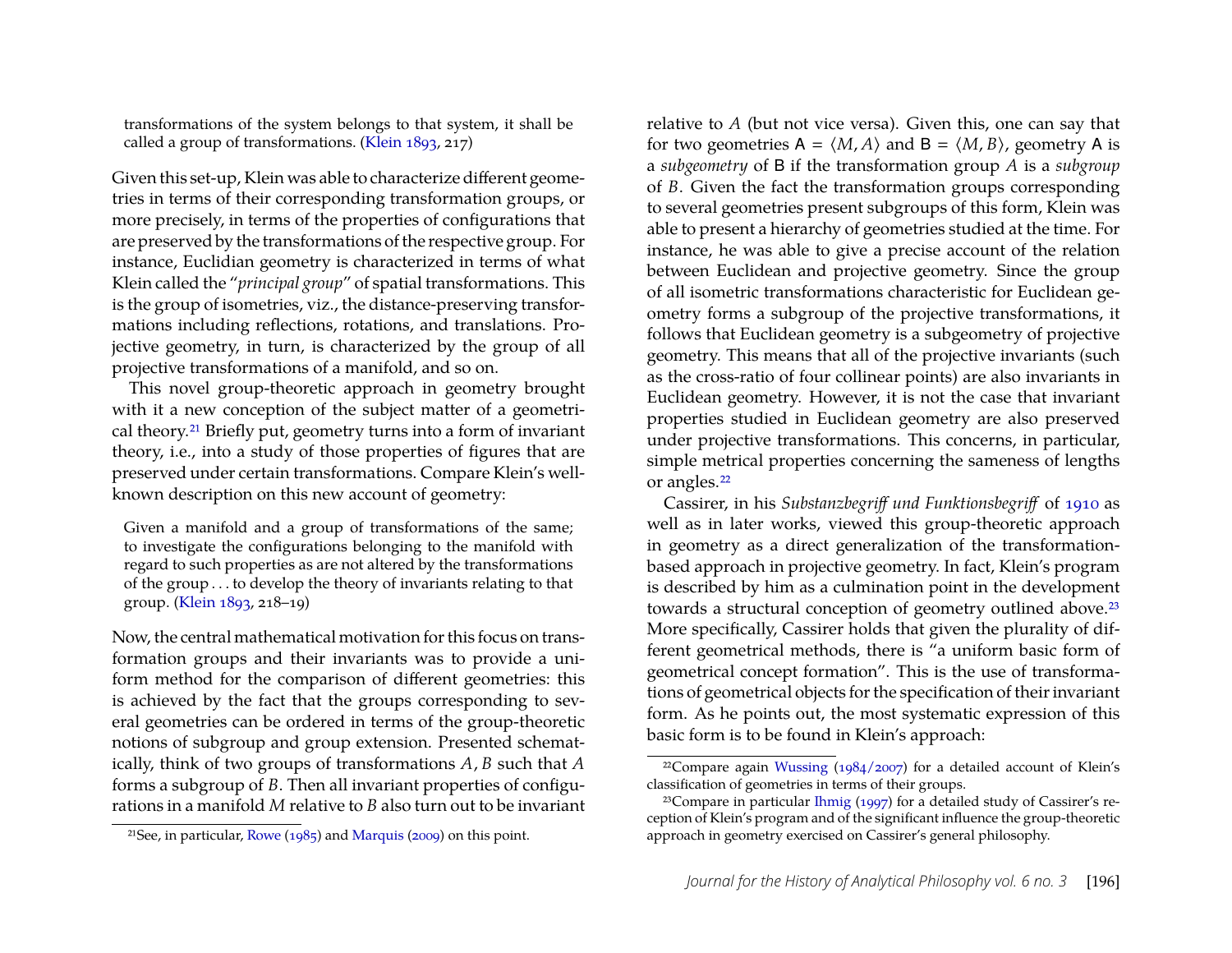This development reaches its systematic conclusion in the theory of groups; for here change is recognized as a fundamental concept, while, on the other hand, fixed logical limits are given to it.... Geometry, as the theory of invariants, treats of certain unchangeable relations; but this unchangeableness cannot be defined unless we understand, as its ideal background, certain fundamental changes in opposition to which it gains its validity.

The unchanging geometrical properties are not such in and for themselves, but only in relation to a system of possible transformations that we implicitly assume. Constancy and change thus appear as thoroughly correlative moments, definable only through each other. [\(Cassirer 1923,](#page-29-8) 90–91)

This and related remarks suggest that Cassirer takes Klein's group-theoretic approach to be a specification of how "functional" concepts—expressing an abstract "network of correlations" between concrete objects—can be constructed in geometry. Specifically, he makes two important philosophical observations regarding the abstract character of Klein's focus on transformations of space.

The first observation concerns the notion of "geometrical properties". What Klein's group-theoretical approach shares with the preceding developments in projective geometry is that attention is gradually shifted away from particular figures in space and towards their relational properties. Cassirer emphasizes at several places that Klein first introduced a systematic method on how to specify the relevant structural properties of a given geometry. Recall that for Klein, a geometry consists of a manifold *M* and a group *G* of transformations  $f : M \to M$ acting on *M*. If we think of configurations as subsets of the manifold, i.e.,  $F_1, F_2 \subseteq M$ , then a property *P* of configurations in *M* can be called a *G-property* if is it invariant relative to *G*, i.e. for any  $F_1 \subseteq M$ : if  $P(F_1)$  then for all  $f \in G$ :  $P(f(F_1))$ . Notice that, in this account, what counts as a geometrical property is clearly dependent on the choice of a particular group of transformations. Thus, by changing the relevant group of transformations, for instance by adding certain types of transformations, what counts as a geometrical property will also change. Compare Cassirer on this relative character of geometrical properties:

"Geometry is distinguished from topography by the fact that only such properties of space are called geometrical as remain unchanged in a certain group of operations." If we adhere to this explanation, we gain a view of very diverse possibilities for the construction of geometrical systems, all equally justified logically. For as we are not bound in the choice of the group of transformations, which we take as the basis of our investigation, but can rather broaden this group by the addition of new conditions, a way is opened by which we can go from one form of geometry to another structure [*Struktur*] by changing the fundamental system to which all assertions are related. [\(Cassirer 1923,](#page-29-8) 89)

Notice the explicit use of the notion of "structure" in this context: the structure of a given geometry is determined by its group of transformations. Modifying this group will lead to a different, but "logically equal" geometrical structure. The comparison of projective and Euclidean geometry mentioned above illustrates this point. The respective groups of projective and of Euclidean transformations determine different sets of geometrical invariants. In Cassirer's terms, they induce different geometrical "structures". Nevertheless, these geometries are on par with each other in the sense that none is preferable to the other, at least if both are conceived as pure geometrical theories.

Cassirer's second important observation is related to the idea of the transfer of relational structure already discussed above. Recall that, according to him, the method of transfer in Poncelet's work on projective geometry is based on the use of correlations that preserve the projective properties of a figure. Moreover, we saw that two distinct figures connected by such a transformation are usually considered to be equivalent or structurally indiscernible, at least from a projective point of view. As Cassirer notes, this notion of structural equivalence is again generalized in Klein's group-theoretic approach. In particular, Klein explic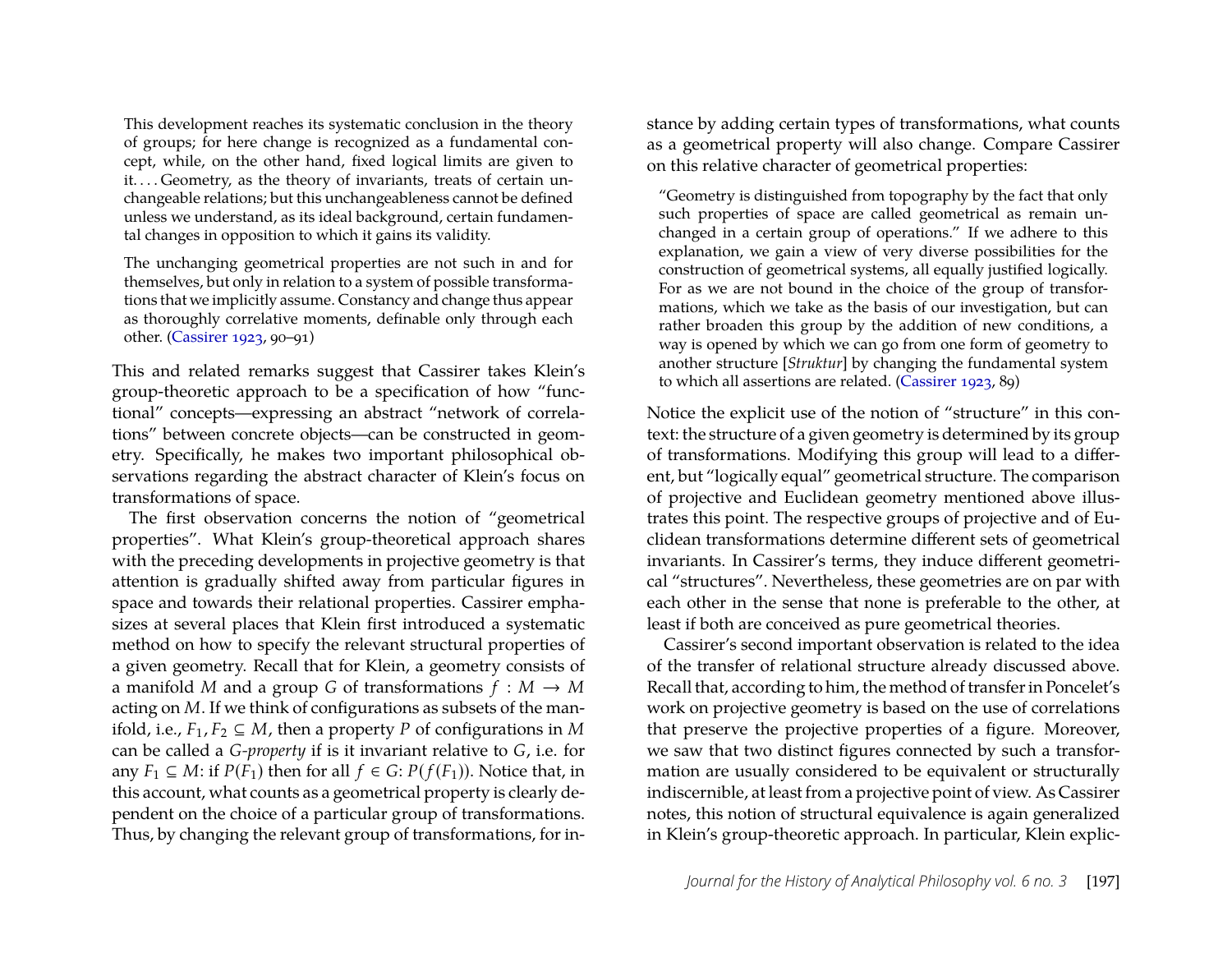itly points out in 1872 that one can use the transformations of a given type to transfer certain properties of a given figure to another one. For instance, he argues here that "[e]very spacetransformation not belonging to the principal group can be used to transfer the properties of known configurations to new ones" [\(Klein 1893\)](#page-30-4).

Moreover, Klein also points out that if a figure can be transformed into another one in this sense, then the two figures are congruent relative to the underlying group of transformations. More generally, given a geometry consisting again of a manifold *M* and a group *G* of transformations on *M*, we can say that two figures  $F_1, F_2 \subseteq M$  are *G*-*congruent* if there exists at least one transformation *f*  $\in$  *G* such that *f*(*F*<sub>1</sub>) = *F*<sub>2</sub>. Given the structural character of Klein's approach, one could also say that *G*-*congruence* presents a relative notion of structural equivalence between the configurations in a given manifold. Thus, two figures in a given space are structurally equivalent with respect to a given geometry if there exists at least one transformation that transfers all relevant properties from one to the other.[24](#page-16-1)

Precisely this understanding of the geometrical congruence of figures as a kind of structural equivalence is also highlighted in Cassirer's analysis of Klein's approach. Compare, for instance, the following passage in his later article "The Concept of Group and the Theory of Perception" of 1944:

From this definition of "geometrical properties" the conditions become immediately apparent under which two spatial concepts/configurations are "equivalent" to each other, i.e. are but different expressions of one and the same geometrical "essence". The "essence" of a triangle is not altered, the logical *assertions* about it are not invalidated, when we change its individuality in certain

ways, e.g., displace it in space or make the absolute lengths of the side increase or decrease. We may say quite generally that two series of expressions which are transformed in this manner must be considered as geometrically equivalent, i.e., defining identical geometrical figures. [\(Cassirer 1944,](#page-29-9) 6–7)

Notice again that what counts as structurally equivalent in a given space is again dependent on the particular choice of a group of transformations acting on the space.[25](#page-16-2) For instance, in Euclidean geometry, one usually distinguishes between different types of conic sections—namely hyperbola, parabola, and ellipses—given the fact that they have different metrical properties. In contrast, in projective geometry, these three types of conics are treated as the same geometrical configuration since they are projectively equivalent.

#### <span id="page-16-0"></span>**3.3. Formal axiomatics**

The second methodological innovation in modern geometry discussed in detail in [Cassirer](#page-29-0) [\(1910\)](#page-29-0) concerns the development of formal axiomatics. As was shown in Section [2,](#page-2-0) the axiomatic method became of central importance in projective geometry in the nineteenth-century. In particular, it was Pasch who presented the first systematic axiomatization of projective geometry in his *Vorlesungen über neuere Geometrie*[\(1882\)](#page-30-11). As we saw, Pasch's axiom system was taken to be descriptively complete in the sense that all theorems of solid projective geometry can be deduced from the axioms alone. Moreover, he was first to emphasize the importance of formal and rigorous deductive reasoning and the fact that demonstrations of geometrical theorems should not depend in any way on empirical intuition or on the use of diagrams.

<span id="page-16-1"></span><sup>24</sup>Klein, in his writings, was explicit about the fact that this understanding of geometrical equivalence is rooted in modern projective geometry, for instance, in the principle of duality. Compare the following remark: "From the modern point of view two reciprocal figures are not to be regarded as two distinct figures, but as essentially one and the same" [\(Klein 1893,](#page-30-4) 221).

<span id="page-16-2"></span><sup>25</sup>Compare again Cassirer on this relativity of structural identity in Klein's account: "Thus, what in the geometrical sense must be taken as 'identical' and what as 'different' is by no means predetermined at the outset. On the contrary, it is decided by the nature of the geometrical investigation, viz., by the choice of a determinate group of transformations" [\(Cassirer 1944,](#page-29-9) 7).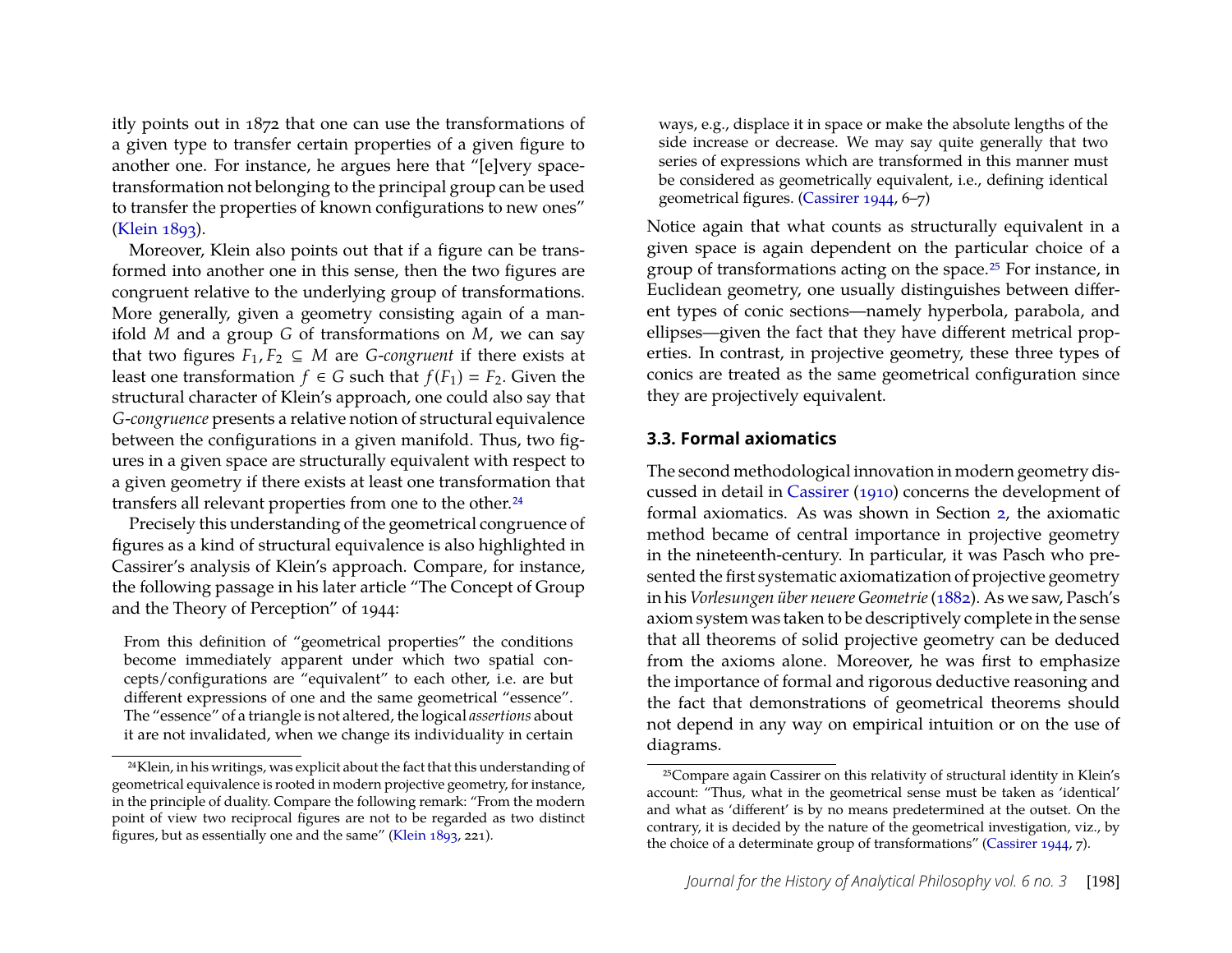This abstraction from geometrical intuition in axiomatic proofs also marks the transition from the classical to the modern understanding of axiomatic geometry in Cassirer's view. While, as in Pasch's account, intuition may still provide a relevant source for the specification of the primitive geometrical concepts–that is, of points, lines, and planes in space—the relations of incidence or concruence between them are now to be "deduced conceptually" from the axioms of a theory. Compare Cassirer's description of what is essentially Pasch's *empiricist* approach to axiomatic geometry, illustrated in terms of the notion of "betweenness":[26](#page-17-0)

We can still take the elementary contents of geometry: the point, the straight line and the plane, from intuition; but all that refers to the connection of these contents must be deduced and understood conceptually. In this sense, modern geometry seeks to free a relation, such as the general relation of "between," which at first seems to possess an irreducible sensuous existence, from this restriction and to raise it to free logical application. The meaning of this relation must be determined by definite axioms of connection in abstraction from the changing sensuous material of its presentation; for from these axioms alone is gained the meaning in which it enters into mathematical deduction. By this extension, we can make the concept of "between" independent of its original perceptual content and apply it to series in which the relation of "between" possesses no immediate intuitive correlate. [\(Cassirer](#page-29-8) [1923,](#page-29-8) 91–92)

Thus, intuition may still be used to grasp the domain of basic elements of a geometrical theory. However, all of their relevant properties have to be specified independently of it. A geometrical notion such as the "betweenness" between points is understood here as a "general relation" whose meaning is to be determined through general axiomatic definitions and thus without reference to any concrete or intuitive relata to which it may apply.

It is interesting to see here that Cassirer takes this new focus on axiomatic definitions and rigorous deductive proofs to be closely connected to the developments in projective geometry outlined in Section [2.](#page-2-0) In particular, his article "Kant und die moderne Mathematik" [\(1907\)](#page-29-13) contains an explicit discussion of Pasch's axiomatic justification of the principle of duality:

As is generally known, the law of duality is the fact that every projective statement remains true if one interchanges the words "point" and "plane" in it whereas one leaves unchanged the straight lines together with all those properties they share with points and planes. The proper logical basis of this reciprocity lies in the fact that, in the geometrical theory present in front of us, the concepts of "points" and "lines" were assumed as undefinable such that their content cannot be relevant for the truth of the theory; this truth thus has to remain valid if one assigns a different meaning to these entities; given the condition that one ascribes to them only and precisely those relations which they possessed before. [\(Cassirer 1907,](#page-29-13) 28)

This account of the "logical basis" of duality corresponds precisely to Pasch's justification of the principle based on his account of formal geometrical proofs that preserve only logical structure and are independent of the concrete meaning of the primitive geometrical terms. Moreover, Cassirer takes Pasch's account to be characteristic for a general tendency in geometry to neglect "intuitive elements" in geometrical proofs.

Even though Pasch is mentioned briefly in this context, Cassirer's main attention is dedicated to David Hilbert's work, in particular his *Grundlagen der Geometrie* of [1899.](#page-30-6) Hilbert's axiomatization of Euclidean geometry is described by Cassirer as a "pure science of relations" ("Beziehungslehre") in which all ties to geometrical intuition are given up. Whereas in Pasch's account geometrical intuition still plays a role in the process of axiom choice, Hilbert's axioms are viewed here as free-standing

<span id="page-17-0"></span><sup>26</sup>See, again, [Schlimm](#page-30-12) [\(2010\)](#page-30-12) for a detailed study of Pasch's empiricist account of axiom choice.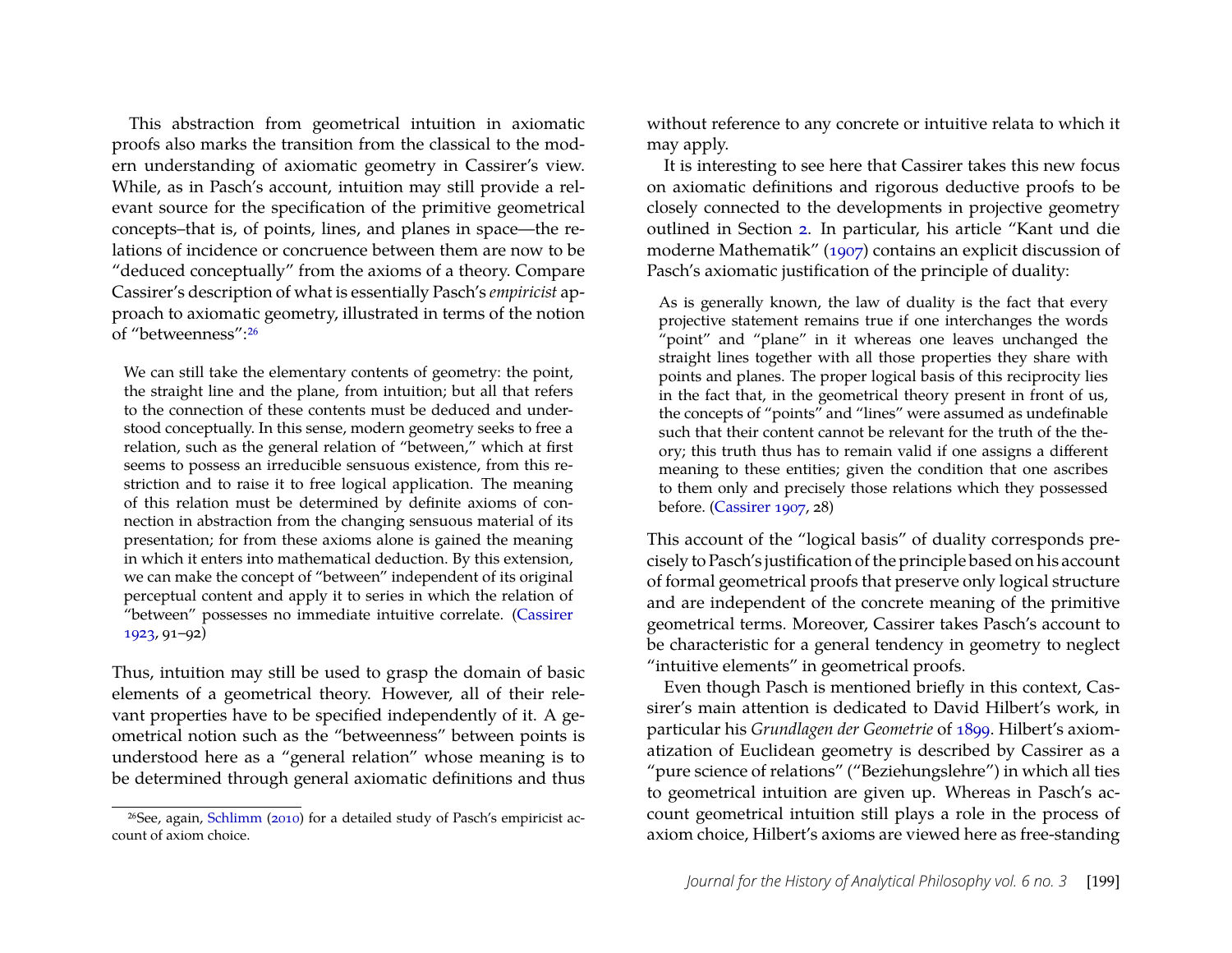conditions that implicitly define the primitive terms of the theory.[27](#page-18-0) Before turning to a closer discussion of Cassirer's remarks on Hilbert's new method, let us briefly outline the basic approach in *Grundlagen*.

As is well known, Hilbert starts his treatment of Euclidean geometry by mentioning the three types of primitive objects (namely points, lines, and planes) and by presenting a number of axioms which specify the relations between these objects. His axiom system is divided into five axiom groups: the *axioms of connection*, the *axioms of order*, the *axiom of parallels*, the *axioms of congruence*, and the *axiom of continuity* (in particular, Archimedes' axiom and the axiom of completeness added in the second edition of the book). This classification of the axioms into different groups is based on the particular kinds of geometrical properties they specify: The axioms of connection form the "projective basis" of his system (that is, the *incidence axioms* in the modern sense).

The axioms of order specify the basic properties of the ordering of points on a straight line and thus define the notion of "betweeness" already mentioned in Cassirer's above remark. The third group contains only the well-known axiom of parallels. The axioms of congruence, in turn, determine the notion of congruence of line segments and angles. Finally, the two completeness axioms are introduced by Hilbert in order to get a complete and, in modern terms, categorical axiomatization of Euclidean space. The *Archimedes axiom* roughly states that, if sufficiently often repeated on a line, every line segment exceeds the length of any previously given line segment. The axiom of completeness was added in the second edition of the book and has a different, genuinely metatheoretic status. It states that the system of points, lines and planes satisfying the base axiom system cannot be extended without violating one of the remaining axioms.

The central innovation in Hilbert's *Grundlagen* does not lie in the particular formulation of these axioms or their classification into groups, but rather on his new understanding of an axiomatic theory.[28](#page-18-1) In particular, the axioms of the five groups are no longer viewed as true descriptions of an intuitively accessible domain, but rather as implicit definitions of the primitive terms as well as of the primitive relations of incidence, parallelity, congruence, and so on. Consider, for instance, Hilbert's "projective" basis of Euclidean geometry, that is, the *axioms of connection*:

- 1.1 Two distinct points *A* and *B* always completely determine a straight line *a*. We write  $AB = a$  or  $BA = a$ .
- 1.2 Any two distinct points of a straight line completely determine that line; that is, if  $AB = a$  and  $AC = a$ , where  $B \neq C$ , then is also  $BC = a$ .
- 1.3 Three points *A*, *B*, *C* not situated in the same straight line always completely determine a plane  $\alpha$ . We write  $ABC = \alpha$ .
- 1.4 Any three points  $A$ ,  $B$ ,  $C$  of a plane  $\alpha$ , which do not lie in the same straight line, completely determine that plane.
- 1.5 If two points  $A$ ,  $B$  of a straight line  $a$  lie in a plane  $\alpha$ , then every point of  $a$  lies in  $\alpha$ .
- 1.6 If two planes  $\alpha$ ,  $\beta$  have a point *A* in common, then they have at least a second point *B* in common.
- 1.7 Upon every straight line there exist at least two points, in every plane at least three points not lying in the same straight line, and in space there exist at least four points not lying in a plane. [\(Hilbert 1899\)](#page-30-6)

These axioms are taken to express general conditions for the incidence relations between points, lines, and planes which need

<span id="page-18-0"></span><sup>27</sup>It should be noted here Pasch's axiomatic work in projective geometry exercised a significant influence on Hilbert's axiomatic approach. See [Schlimm](#page-30-12) [\(2010\)](#page-30-12) and [Toepell](#page-30-19) [\(1986\)](#page-30-19) for a closer discussion of this line of influence.

<span id="page-18-1"></span><sup>28</sup>Compare, in particular, [Torretti](#page-30-20) [\(1978\)](#page-30-20), [Nagel](#page-30-9) [\(1939\)](#page-30-9), and [Gray](#page-29-14) [\(2008\)](#page-29-14) on Hilbert's conception of formal axiomatics.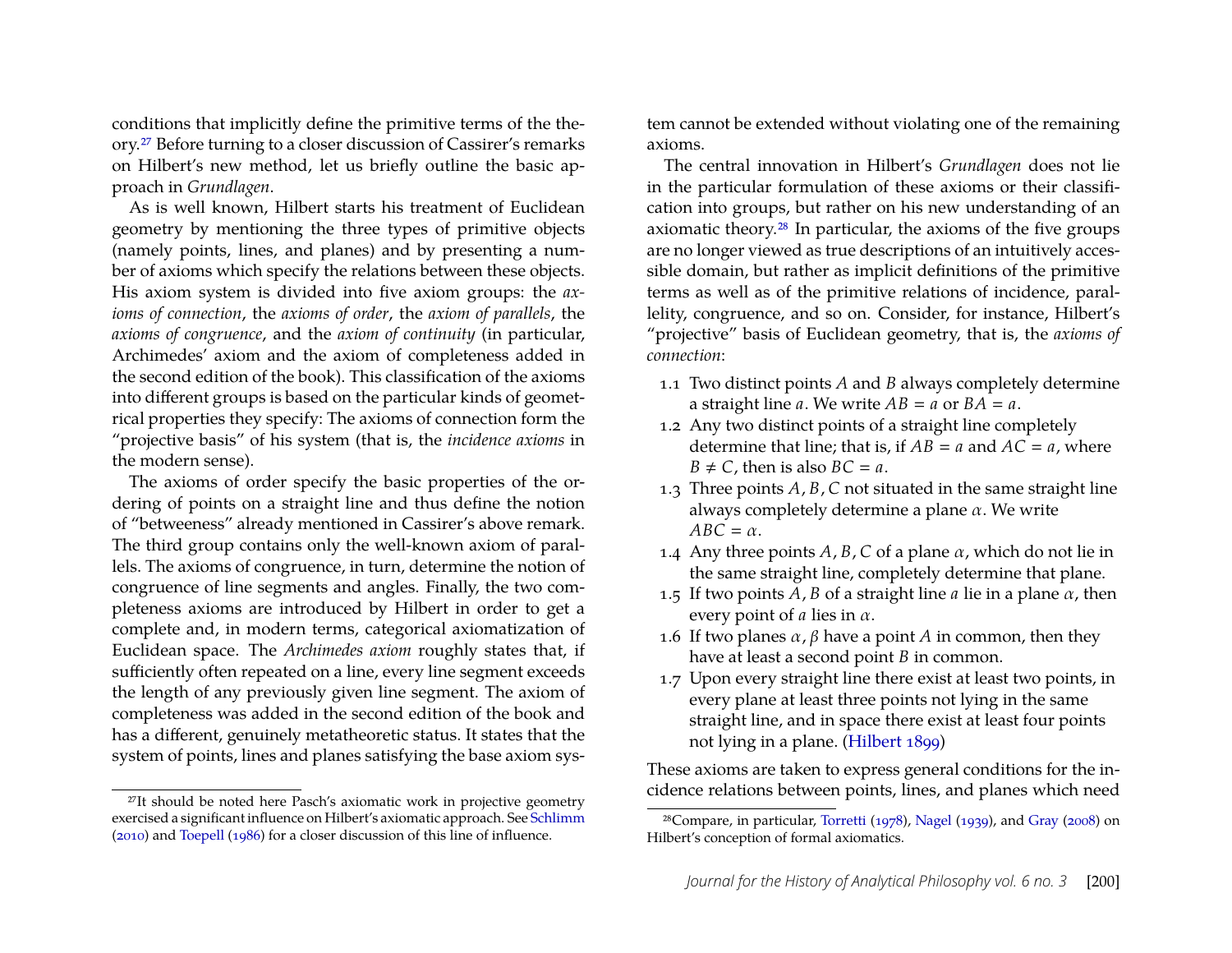to be met by any system of Euclidean geometry. Hilbert's new understanding of axioms as implicit definitions brought with it a fundamental change in how geometrical theories are conceived. Roughly put, axiomatic theories are no longer about a particular geometrical space, but are now understood as *schematic* or *formal* in the modern sense of the term. As such, they can be (re-)interpreted in different systems that satisfy the abstract conditions specified in the axioms.

Hilbert's approach in *Grundlagen* is described as another culmination point in the development of pure geometry in Cassirer's book. What is particularly interesting here is that Cassirer was likely the first philosopher to see a close conceptual connection between Hilbert's contributions to structural axiomatics and the group-theoretic approach in geometry introduced by Klein three decades earlier.<sup>[29](#page-19-0)</sup> In his view, both accounts present endpoints to two different developments in nineteenth-century geometry that eventually led to a "structural turn" in the field. In Klein's case, this was the systematic use of transformations first introduced in work by Poncelet and Chasles. In Hilbert's case, this was the axiomatic tradition starting with work by mathematicians such as Gergonne and Pasch.

How are these two geometrical methods related according to Cassirer? Two points should be emphasized here. The first concerns his understanding of the subject matter of geometrical theories. In Cassirer's view, in both Klein's and Hilbert's accounts, geometrical theories are effectively about relational structures. We saw that in Klein's algebraic approach of studying geometries in terms of their characteristic transformation groups, geometry becomes the study of invariants. As Cassirer pointed out, a group of spatial transformations can be considered as an abstract concept that represents, in his own words, the "structure" of a particular geometry. In turn, in Hilbert's *Grundlagen*, Euclidean space is determined axiomatically in the following sense: the axioms of the five groups specify different structural properties—or, in Cassirer's terms, "characteristic conditions"—of the primitive relations of the theory.

Given this approach, it seems natural to say that what an axiomatic theory is really about is also an abstract structure implicitly defined by it. Such a view is expressed by Cassirer in [Cassirer](#page-29-0) [\(1910\)](#page-29-0) as well as in his related writings. Consider, for instance, the following remark:

Wherever a definite form of connection is given, which we can express in certain rules and axioms, there an identical "object" is defined in the mathematical sense. The relational structure as such, not the absolute property of the elements, constitutes the real object of mathematical investigation. [\(Cassirer 1910,](#page-29-0) 92–93)

Notice again Cassirer's explicit use of the notion of "relational structure", now in the context of modern axiomatic geometry. In axiomatic theories such as Hilbert's axiom system for Euclidean geometry, an abstract structure functions as the proper object of investigation. The nature of particular geometrical objects such as points, lines, and planes is determined solely through their role in such a structure.[30](#page-19-1)

This and related passages show that Cassirer proposes an structuralist interpretation of Hilbert's work which is similar in character to his analysis of Klein's group-theoretic approach. In fact, the two methods are described here as alternative types of concept formation in geometry that allow for the specification of the same geometrical concepts by different means. For instance,

<span id="page-19-0"></span><sup>29</sup>This fact was first stressed in Ihmig's work on Cassirer. See, in particular, [Ihmig](#page-30-2) [\(1997,](#page-30-2) 327).

<span id="page-19-1"></span><sup>30</sup>Compare Cassirer on this purely relational conception of geometrical objects in Hilbert's axiomatic approach: "The point and the straight line signify nothing but structures which stand in certain relations with others of their kind, as these relations are defined by certain groups of axioms. Only this systematic 'complexion' of the elements, and not their particular characters, is taken here as the expression of their essence. In this sense, Hilbert's geometry has been correctly called a pure theory of relations" [\(Cassirer 1910,](#page-29-0) 93-94).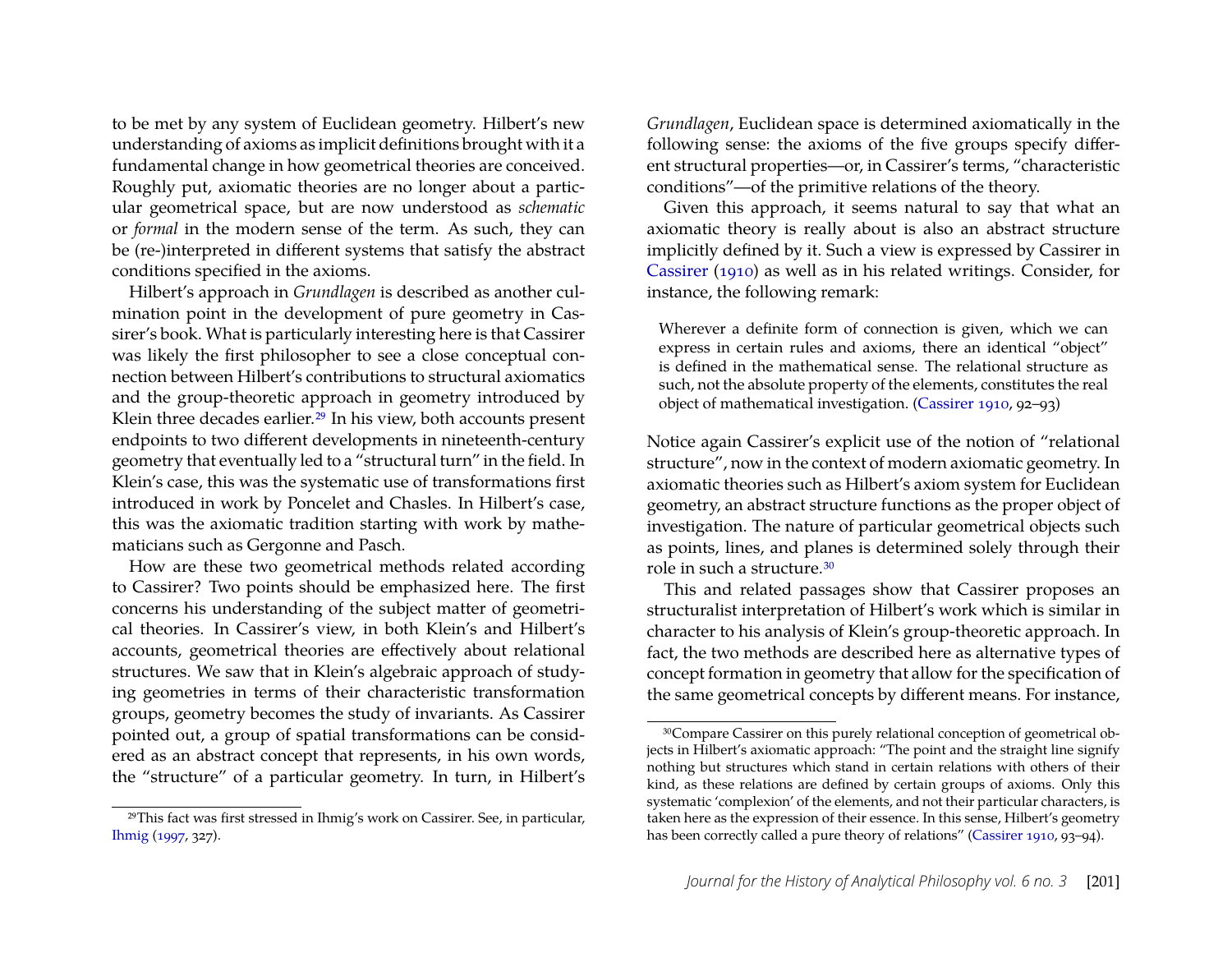just as Klein's focus on the *principal group* of isometric transformations can be thought of as a way to specify the abstract concept of Euclidean space, Hilbert's axiomatic conditions also specify an abstract or higher-level concept, namely the structure of Euclidean space that can be instantiated by different concrete systems.<sup>[31](#page-20-0)</sup>

The second point to be mentioned here again concerns the notion of "transfer" of relations. In Cassirer's understanding, this method plays a central role both in projective geometry and in Klein's group-theoretic approach. Generally speaking, the relevant transfers in these contexts are effected in terms of "correlations" that preserve certain geometrical properties. For instance, in the case of duality, we saw that one relevant type of transformations concerns Poncelet's polar transformations which allow one to identify geometrical configurations with reciprocal incidence properties. Interestingly, in Klein's *Vergleichende Untersuchungen* of 1872, the topic of transfer principles is also discussed in a more general sense, namely on the level of geometrical theories. As was mentioned before, Klein's general motivation for his group-theoretic approach was not primarily to study particular geometries such as Euclidean or projective geometry in isolation, but rather to compare different theories in terms of their corresponding transformation groups. In Section 4 of the paper—titled "Transfer by Representation" ("Übertragung durch Abbildung")—he introduces a new account of "transfer principles" to show the equivalence of different geometries that share similar transformation groups. Very roughly, the idea sketched here is that two geometries, conceived again as groups of transformations acting on a given manifold, can be taken to be "essentially the same" if there exists a transfer between the two manifolds which induces an isomorphism between the corresponding transformation groups. Compare Klein on this method of "transfer by mapping":

Suppose a manifoldness *A* has been investigated with reference to a group *B*. If, by any transformation whatever, *A* be then converted into a second manifoldness *A* ′ , the group *B* of transformations, which transformed *A* into itself, will become a group *B'*, whose transformations are performed upon A'. It is then a self-evident principle that the method of treating *A* with reference to *B* at once furnishes the method of treating A' with reference to B', i.e., every property of a configuration contained in *A* obtained by means of the group *B* furnishes a property of the corresponding configuration in *A* ′ to be obtained by the group *B* ′ . [\(Klein 1893,](#page-30-4) 223)

Paraphrased in modern terms, the idea expressed here is that two geometries—understood as tuples of the form (*A*, *B*) and  $(A', B')$ —are essentially similar if there exists a bijective mapping  $F : A \to A'$  that induces an isomorphism between the corresponding groups  $\alpha : B \to B'$  that preserves the group actions of *B* and *B* ′ on *A* and *A* ′ respectively.[32](#page-20-1)

Now, this general method of transfer by mappings on the level of geometries is clearly structural in character. A central consequence of Klein's approach is that it allows one to identify the abstract content of geometries that describe spatial elements of a very different kind. This indifference to the nature of the basic elements of a geometry is explicitly addressed in Section 5 of Klein's paper titled "On the Arbitrariness in the Choice of the Space-Element":

As element of the straight line, of the plane, of space, or of any manifoldness to be investigated, we may use instead of the point any configuration contained in the manifoldness, a group of points, a curve or surface, etc.... But so long as we base our geometrical

<span id="page-20-0"></span><sup>&</sup>lt;sup>31</sup>The view of an axiom system as an explicit definition of a higher-level mathematical concept goes back to Frege's critical discussion of Hilbert's axiomatics. Compare also Carnap's discussion of "explicit concepts" in mathematics that are defined by an axiom system. See, in particular, [Carnap](#page-29-15) [\(1929\)](#page-29-15).

<span id="page-20-1"></span><sup>32</sup>Compare [Rowe](#page-30-17) [\(1985\)](#page-30-17) and [Marquis](#page-30-18) [\(2009\)](#page-30-18) for a closer discussion of Klein's transfer principles.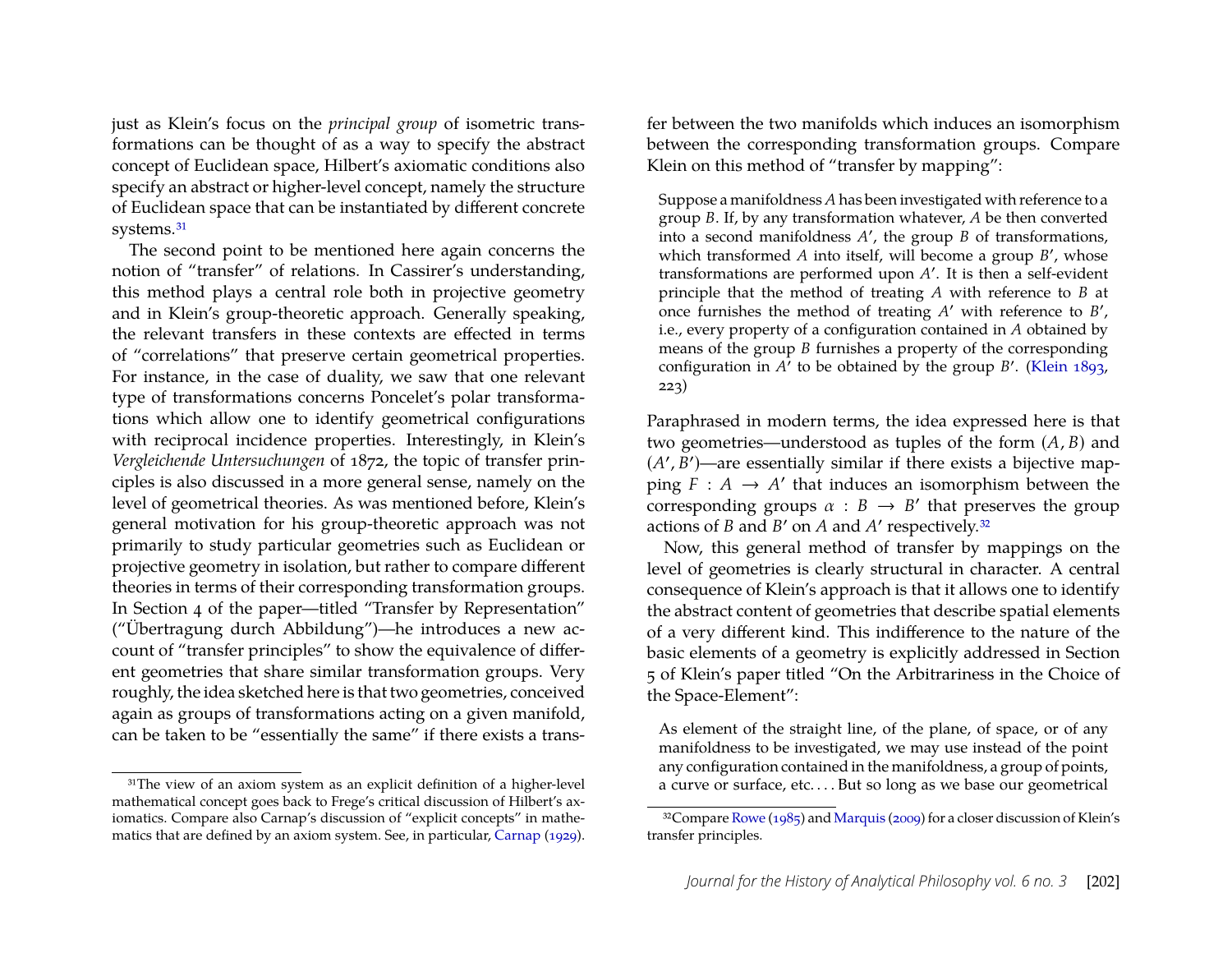investigation on the same group of transformations, the geometrical content [*Inhalt der Geometrie*] remains unchanged. That is, every theorem resulting from one choice of space element will also be a theorem under any other choice; only the arrangement and correlation of the theorems will be changed. The essential thing is thus the group of transformations; the number of dimensions to be assigned to a manifold is only of secondary importance. [\(Klein](#page-30-4) [1893,](#page-30-4) 224)

Thus, in the study of a geometry, the particular nature of the basic elements of space is not relevant. The real "content of a geometry" is the abstract structure encoded in the group of spatial transformations. Consequently, two geometries that describe manifolds with distinct basic spatial elements can nevertheless be identified in terms of their abstract content if their corresponding groups of transformations are "similar" (that is, in modern terminology, isomorphic) with each other.<sup>[33](#page-21-0)</sup>

Returning to Cassirer's *Substanzbegriff und Funktionsbegriff*, it is somewhat surprising that Klein's treatment of transfer principles and of the structural equivalence of geometries is not addressed here (nor, to the best of our knowledge, in any of his later writings on the group-theoretic approach in geometry). However, Cassirer refers to a closely related notion of equivalence of geometries in his discussion of modern axiomatics. Compare the following passage in which Cassirer gives an illustration of this kind of equivalence between axiomatic theories:

Two complexes of judgments, of which the one deals with straight lines and planes, the other with the circles and spheres of a certain group of spheres, are regarded as equivalent to each other on this view, in so far as they include in themselves the same content of conceptual dependencies along with a mere change of the intuitive "subjects," of which the dependencies are predicated. In this sense, the "points" with which ordinary Euclidean geometry deals can

be changed into spheres and circles, into inverse point-pairs of a hyperbolic or elliptical group of spheres, or into mere number-trios without specific geometrical meaning, without any change being produced in the deductive connection of the individual propositions, which we have evolved for these points. This deductive connection constitutes a distinct formal determination, which can be separated from its material foundation and established for itself its systematic character. The particular elements in this mathematical construction are not viewed according to what they are in and for themselves, but simply as examples of a certain universal form of order and connection; mathematics at least recognizes in them no other "being" than that belonging to them by participation in this form. For it is only this being that enters into proof, into the process of inference, and is thus accessible to the full certainty, that mathematics gives its objects. [\(Cassirer 1923,](#page-29-8) 93)

This passage again highlights Cassirer's structuralist conception of geometrical theories. Two theories can describe systems of basic spatial objects of different sorts, for instance lines and planes in one case and circles and spheres in the other case. Nevertheless, they can be said to have the same content if there exists a systematic replacement between the elements of the two systems such that the "deductive connection" between axioms and theorems is preserved.

In view of Cassirer's geometrical background, there exist at least two ways to understand this method of *replacement* in the present axiomatic context. One is syntactic, the other modeltheoretic in character. Recall from Section [2](#page-2-0) that one way to justify the principle of duality in projective geometry was based on the axiomatic specification of projective space. In particular, in Pasch's account in 1882, the principle is expressed as a purely syntactic result: given the symmetric character of his axiom system as well as a notion of formal geometrical proof, it follows that any theorem about the projective properties of a configuration can be translated into a dual statement which is also deducible from the axiom system in question. Given Cassirer's above characterization of the equivalence between two

<span id="page-21-0"></span><sup>33</sup>Klein discusses a number of geometries in his paper whose equivalence can be shown based on the existence of a suitable transfer principle. See, in particular, [Klein](#page-30-4) [\(1893,](#page-30-4) §4).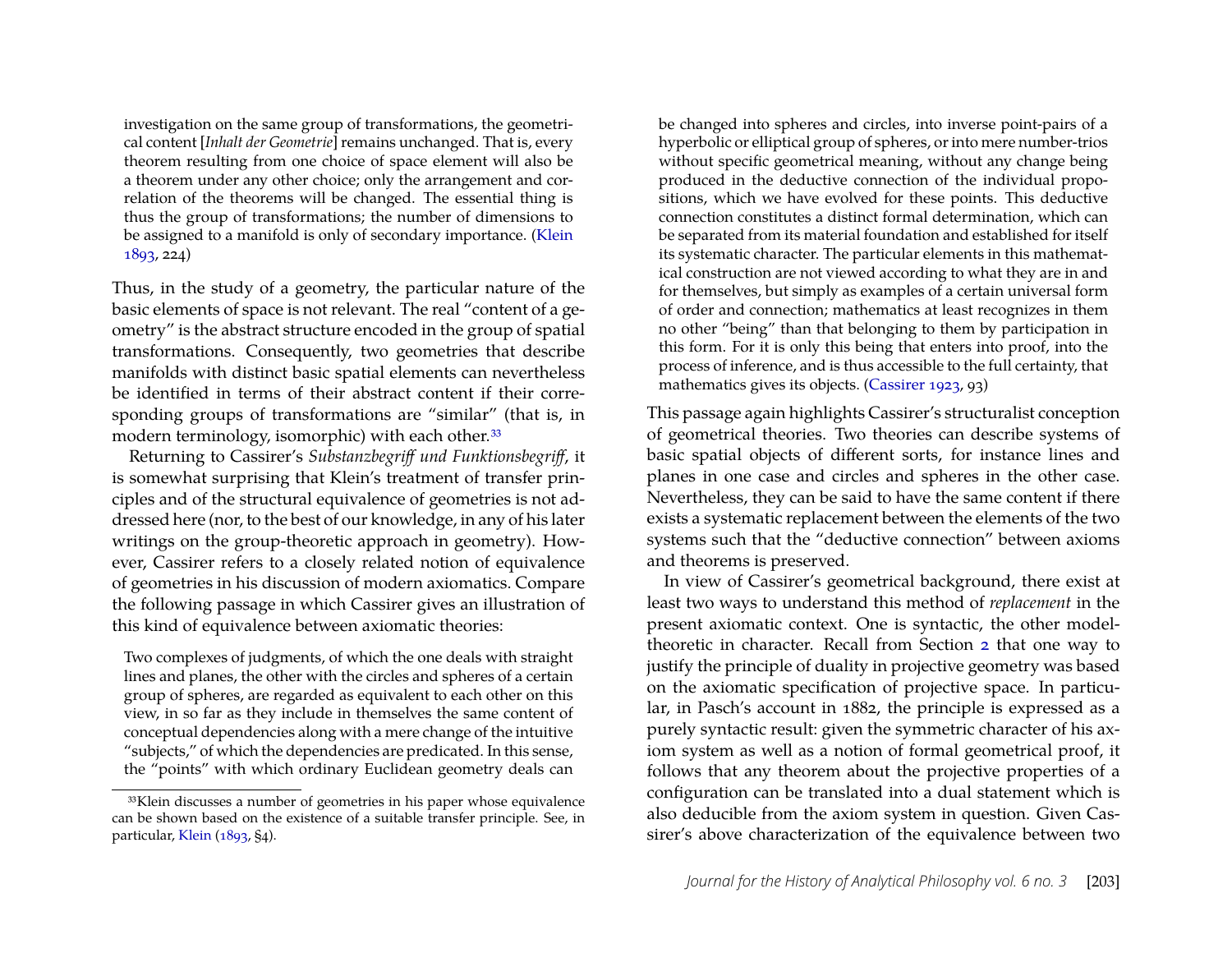"complexes of judgments", i.e., sets of statements, in terms of the preservation of the "deductive connection" between them, it seems natural to interpret this kind of transfer in direct analogy to the axiomatic justification of duality, namely as a purely syntactic procedure.

That said, we mentioned above that Cassirer's main background in his discussion of modern axiomatics is not Pasch but Hilbert's *Grundlagen*. As was shown, Pasch's purely syntactic view is complemented here by a genuinely semantic or model-theoretic conception of axiomatic theories. Specifically, Hilbert's metatheoretic consistency and independence results are presented in the *Grundlagen* in terms of analytic model constructions and based on the fact that the axioms of his theory can be reinterpreted relative to these models.[34](#page-22-0) Hilbert was explicit about this model-theoretic conception of axiomatic theories and also the use of model-theoretic methods, in particular of structure preserving mappings between models, in the proof of his metatheoretic results. The new style of reasoning is expressed most clearly by Hilbert in his famous correspondence with Frege. In particular, in a letter from 29 December in 1899, he writes:

But surely it is self-evident that every theory is merely a framework or schema of concepts together with their necessary relations to one another, and that the basic elements can be construed as one pleases . . . each and every theory can always be applied to infinitely many systems of basic elements. For one has to apply a univocal and reversible one-to-one transformation and stipulate that the axioms are the same also for the transformed things. Indeed, this is frequently applied, for example in the principle of duality, etc.; I also apply it in my independence-proofs. [\(Frege 1980,](#page-29-16) 40)

Notice Hilbert's reference to projective duality in this passage. As we saw in Section [2,](#page-2-0) a common way to justify the principle of duality in projective geometry was based on the notion of structure-preserving mappings. A similar idea of a transfer of structure in terms of transformations is also discussed here in the context of Hilbert's model-theoretic approach to formal theories.[35](#page-22-1) Given this background of Cassirer's remarks on modern axiomatics, it is thus plausible to interpret his above discussion of the equivalence of axiomatic theories in a genuinely semantic way. The replacement of the geometrical objects of one domain by those of another domain is then not understood in terms of the syntactic translation of the primitive vocabulary of a geometry, but rather in terms of the semantic reinterpretation of its statements. The kind of semantic transfer of relations is thus induced by mappings between the two systems that satisfy the axiomatically defined relational structure.

This interpretation of Cassirer's understanding of transfers in the context of axiomatic theories receives further confirmation if one looks at the central reference in his discussion of this topic, namelyWeber's andWellstein's *Enzyklopädie der Elementar-Mathematik* of [1903.](#page-30-22) Cassirer mentions this book for its "very instructive examples and elucidations" in a footnote attached to the above passage. In Volume 2 of the textbook, Weber gives a detailed discussion of Hilbert's axiomatization of Euclidean geometry and the idea of such semantic transfers. More specifically, it is shown that Hilbert's axiom system can be reinterpreted in a spherical geometry if the primitive terms are reinterpreted in a new geometrical system of bundles of spheres. The fact that all of Hilbert's theorems are also true in this new geometry is justified in terms of the existence of a "mapping procedure", that is, a mapping between the two domains that preserves all of the axiomatically defined properties. Compare Weber on this point:

<span id="page-22-0"></span><sup>34</sup>Compare [Sieg](#page-30-21) [\(2014\)](#page-30-21) and [Hallett](#page-29-17) [\(2008\)](#page-29-17) for detailed discussion of Hilbert's metatheoretic approach.

<span id="page-22-1"></span><sup>&</sup>lt;sup>35</sup>In particular, the second sentence in this passage can be read as an early formulation of the model-theoretic isomorphism lemma: relativized to Hilbert's categorical theory of Euclidean geometry: any two systems (possibly with domains of different objects) are identical *as models* of the theory if there exists a bijective mapping between them that preserves the structural properties expressed in the axioms.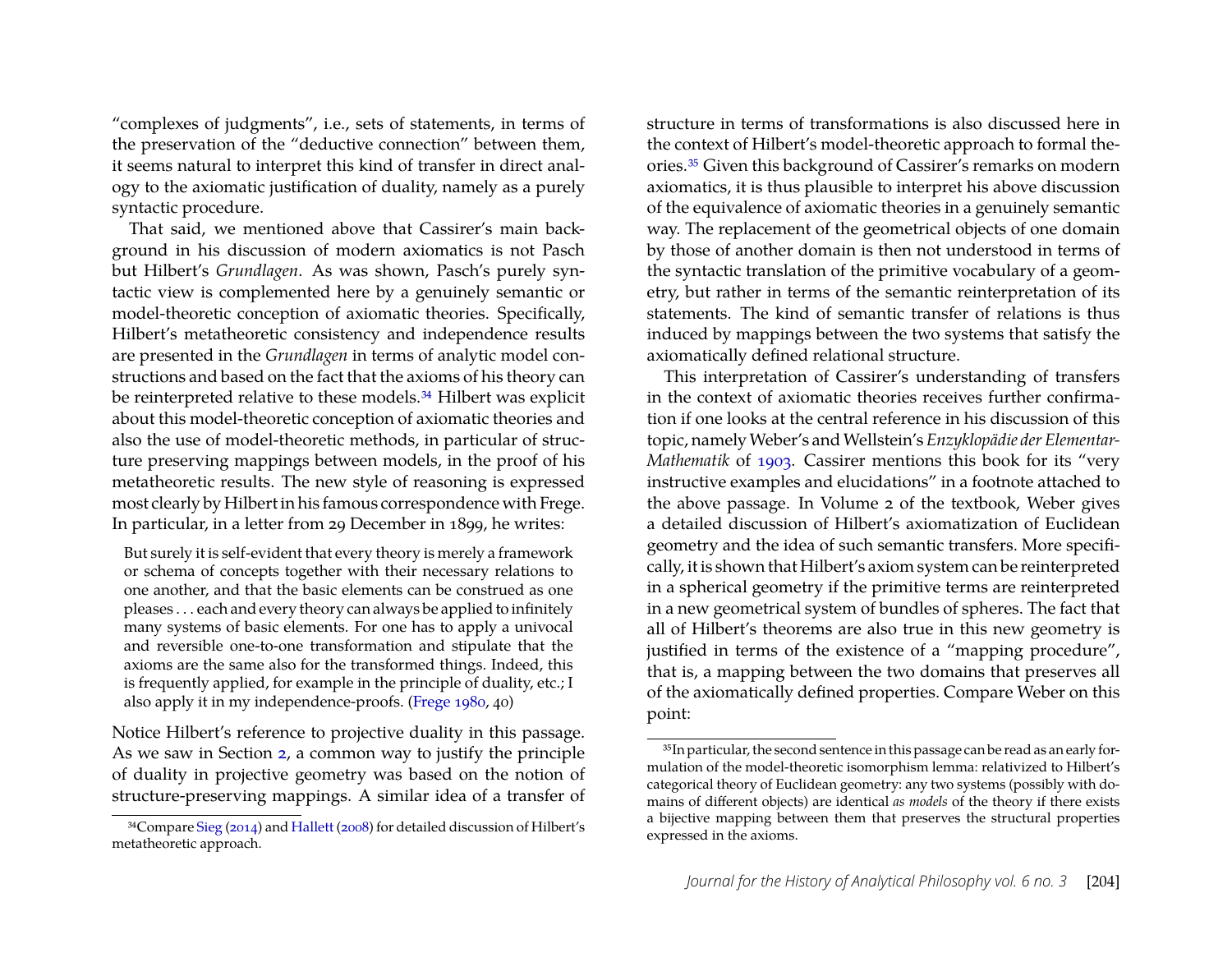. . . [in the study] of the primitive elements "point", "line", "plane", "space" and of the primitive concepts "between", "distance", "angle", "congruence", one has to strictly distinguish between the properties which can be transferred from conventional space to any other linear and three-dimensional manifold and those properties which apply to these concepts individually. Transferable are, for instance, the properties of connection and order, of continuity, and congruence, in so far as they are collected in the (Hilbertian) axioms. . . . The transferable properties concern the relations of the primitive concepts to each other, the individual properties concern the relations to our sensuality. [\(Weber and Wellstein 1903,](#page-30-22) 109–10)

Notice, in particular, the explicit use of the term "transferable properties" in this discussion of Hilbert's work. It is precisely this semantic notion of transfer of structure that Cassirer was also referring to in his account of modern axiomatics.

#### <span id="page-23-0"></span>**4. A Geometrical Structuralism**

Cassirer's philosophical reflections on modern geometry in [Cas](#page-29-0)[sirer](#page-29-0) [\(1910\)](#page-29-0) as well as in related writings present an attempt to describe the general "structural turn" in the field. More generally, it is justified to say that Cassirer formulated an early version of structuralism concerning mathematical knowledge.<sup>[36](#page-23-2)</sup> This fact has already been emphasized in recent scholarly work. In particular, Yap, Heis, and Reck have surveyed the formative influence of Dedekind's work on the foundations of arithmetic on Cassirer's philosophy of mathematics. It is argued there that Dedekind's proto-axiomatic presentation of arithmetic presented a general paradigm for Cassirer's understanding of structural mathematics. In the present section, we want to take up this debate and analyze how Cassirer's discussion of the structural methods in nineteenth-century geometry relates to this

<span id="page-23-2"></span>36This point has first been emphasized in [Ihmig](#page-30-2) [\(1997\)](#page-30-2). See also [Heis](#page-29-1) [\(2011\)](#page-29-1) and [Biagioli](#page-29-2) [\(2016\)](#page-29-2).

general Dedekind-style structuralism about arithmetic and to contemporary philosophy of mathematics more generally.

#### <span id="page-23-1"></span>**4.1. Methodological structuralism**

On first glance, Cassirer's general discussion of the structural nature of mathematical knowledge seems closely connected to modern structuralism. Consider again how the subject matter of mathematical theories is characterized by him in 1910:

The relational structure as such, not the absolute property of the elements, constitutes the real object of mathematical investigation. . . . The particular elements in this mathematical construction are not viewed according to what they are in and for themselves, but simply as examples of a certain universal form of order and connection; mathematics at least recognizes in them no other "being" than that belonging to them by participation in this form. For it is only this being that enters into proof, into the process of inference, and is thus accessible to the full certainty, that mathematics gives its objects. [\(Cassirer 1923,](#page-29-8) 93)

This reads as a variant of modern non-eliminative structuralism, as developed in work by Shapiro, Resnik, and Parsons (among others).[37](#page-23-3) All of the central ingredients of their accounts are present here: mathematical theories are taken to study abstract structures or patterns as their subject matters. Mathematical objects, in turn, are merely positions in such structures, specified in terms of their interrelations with the other objects. These objects have no intrinsic nature or properties outside their structure. In Cassirer's terms, their very mathematical "being" is determined by the fact that they instantiate the abstract relational structure in question.

That said, it should be emphasized that Cassirer's account also differs in crucial respects from modern versions of structuralism. First of all, Shapiro's (and to a lesser degree also Resnik's)

<span id="page-23-3"></span><sup>37</sup>See, in particular, [Shapiro](#page-30-23) [\(1997\)](#page-30-23), [Parsons](#page-30-24) [\(1990\)](#page-30-24), and [Resnik](#page-30-25) [\(1997\)](#page-30-25).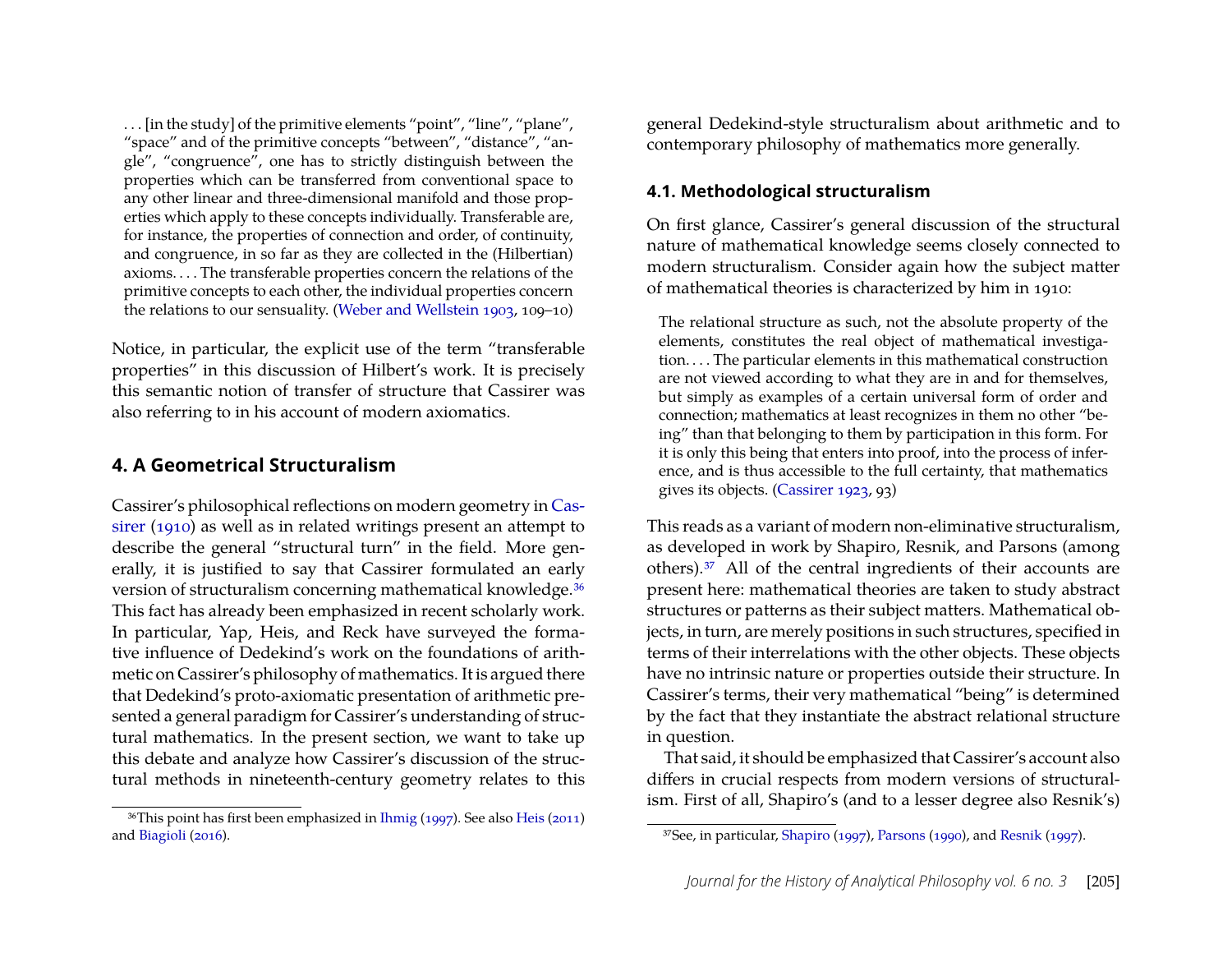theories are primarily theories about a proper structuralist ontology of mathematics. Both philosophers take structures and the positions in them to be entities that (i) exist in some abstract realm and (ii) whose metaphysical nature needs to be specified in some form, for instance in terms of Platonic universals in Shapiro's case. In contrast, in Cassirer's work, one finds little interest in such metaphysical speculations concerning the nature of structural objects. Rather, as we saw in Section [3.1,](#page-8-1) his main focus is on the status of mathematical concepts and on the general logic of concept formation. Put differently, Cassirer's philosophy of mathematics is less concerned with mathematical ontology or our epistemological access to mathematical objects, than it is with the study of different methods of constructing abstract concepts.

Cassirer's position is thus best characterized as an early version of "methodological structuralism".[38](#page-24-1) In particular, looking at the extensive discussion of modern geometry in the third chapter of *Substanzbegriff und Funktionsbegriff*, we saw that he identified two "structural methods", namely formal axiomatics and the transformations-based approach expressed most systematically in Klein's Erlangen program. A central insight of Cassirer was that these two methods lead to a similar structuralist conception of the subject matter of geometrical theories. Moreover, he takes both approaches to characterize a notion of structural transfer between different mathematical domains.

#### <span id="page-24-0"></span>**4.2. A top-down view**

Whereas Cassirer was clearly less concerned with the ontology of mathematical objects, there is a number of interesting points of contact with the modern debate. These concern, in particular, his understanding of the relation between mathematical concepts and concrete instances, for instance, between abstract geometrical concepts of a given space or curve and concrete systems or configurations of this form. As we want to show here, Cassirer's view of this relationship anticipates a kind of *top-down* structuralism similar in spirit to Shapiro's *ante rem* structuralism (see [Shapiro 1997\)](#page-30-23). Moreover, viewed in this way, it can also be shown how Cassirer's account of geometry connects with the general "Dedekind-style structuralism" highlighted in recent scholarly work.

Let us look at the two structural methods described in [Cassirer](#page-29-0) [\(1910\)](#page-29-0) in turn. In Cassirer's discussion of Hilbert's structural axiomatics, the connection to Dedekind's approach is evident. Dedekind, in his *Was sind und was sollen die Zahlen?* [\(1888\)](#page-29-18), gave an axiomatic presentation of arithmetic that is, from a methodological point of view, very similar to Hilbert's axiomatic treatment of Euclidean geometry. As has recently been pointed out by Reck, Heis, and Yap, Cassirer describes Dedekind's approach as a structuralist one, using more or less that same terminology as in his discussion of Hilbert:

What is here [in Dedekind's work] expressed is just this: that there is a system of ideal objects whose content is exhausted in their mutual relations. The 'essence' of the numbers is completely expressed in their positions. [\(Cassirer 1923,](#page-29-8) 39)

Thus, given the axiomatic definition of the abstract concept of the natural number structure, individual objects such as the natural numbers are merely positions in a structure whose only relevant properties are relational ones, that is, those determined by the interrelations with the other numbers in the structure.

<span id="page-24-1"></span><sup>38</sup>Compare Reck on a closer specification of this position: "As the term 'methodological structuralism' suggests, this first position has primarily to do with mathematical method, rather than with semantic and metaphysical issues as the others do. . . . [M]ethodological structuralism consists then of such a general, largely conceptual approach (as opposed to more computational and particularist approaches)" [\(Reck 2003,](#page-30-5) 371).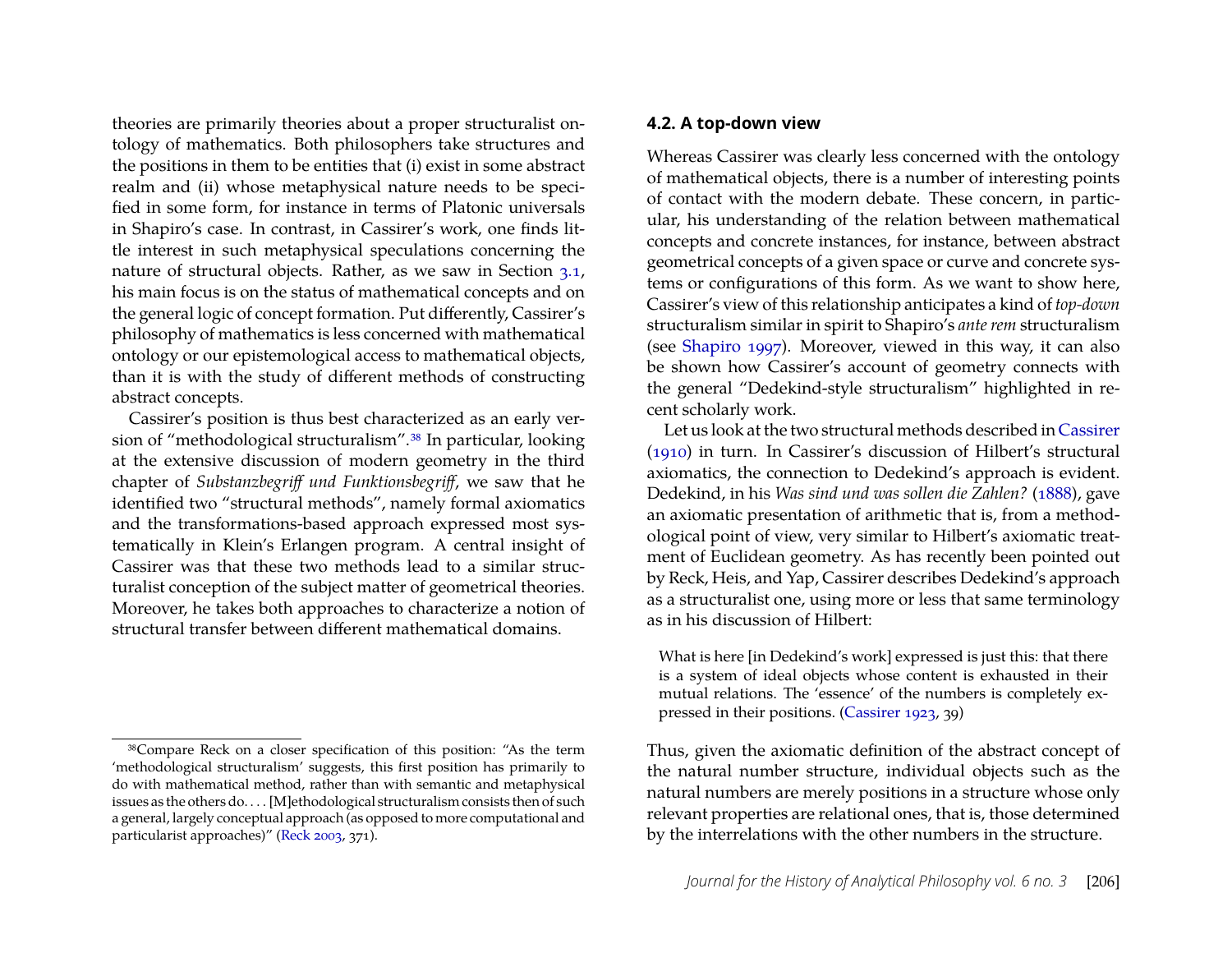This treatment of Dedekind's and Hilbert's axiomatic approaches is clearly related to modern versions of non-eliminative structuralism in the work of Resnik, Shapiro, and Parsons (among others). This concerns, in particular, the structural conception of objects as positions in a mathematical pattern or structure.[39](#page-25-0) Also relevant here is the fact that the axiomatic method is described by Cassirer as a *top-down* approach in mathematical concept formation. An axiom system specifies a higher-level concept or a set of abstract conditions that any model of the theory has to satisfy. Axiomatically defined concepts are thus, in Cassirer's own terms, "logically prior" and thus independent of the more concrete instances satisfying them. For instance, in the context of Dedekind arithmetic, the specification of a natural number structure is independent of concrete number systems which meet the conditions laid down in the axioms. Similarly, in the case of geometry, Cassirer rightly describes Hilbert's axioms as "hidden definitions" of abstract properties of the Euclidean space that are independent of any concrete or intuitive objects. Thus, Hilbert's axioms are not viewed as descriptive statements about the properties of an intuitively given domain. Rather, they function prescriptively, as definitions of abstract conditions that any space has to satisfy in order to count as Euclidean.[40](#page-25-1) Compare again Cassirer on this general point in axiomatic concept formation:[41](#page-25-2)

The determination of the individuality of the elements is not the beginning but the end of the conceptual development; it is the

<span id="page-25-1"></span>40See, in particular, [Schlimm](#page-30-26) [\(2013\)](#page-30-26) for a detailed investigation of this prescriptive-descriptive distinction in modern axiomatics.

logical goal, which we approach by the progressive connection of universal relations. [\(Cassirer 1910,](#page-29-0) 94)

Notice that this account conforms with Cassirer's general remarks on the top-down nature of mathematical concept formation presented in Section [3.1.](#page-8-1) Given the concepts-first or "relations over relata" view stated here, it seems natural to interpret Cassirer's understanding of modern axiomatic theories (both Dedekind's arithmetic and Hilbert's geometry) as an early version of *ante rem* structuralism.[42](#page-25-3)

Let us turn to the second geometrical method discussed in Cassirer's book, that is, the systematic use of transformations in projective geometry and in Klein's Erlangen program. Here too, Cassirer observed a shift in attention from particular geometrical figures to the study of their invariant form. This focus on invariant relations and the notion of the structural equivalence of geometrical objects is again closely related to the modern debates in structuralism. In particular, one way in which the structuralist thesis is usually characterized in modern philosophy of mathematics is based on the notion of structural properties. Roughly put, it is argued that mathematical theories study *only* structural properties of their objects, i.e., properties not concerning their "internal nature" but rather how these objects "relate to each other".[43](#page-25-4) Properties in this sense are usually characterized in terms of the invariance under isomorphism, i.e., invariance under structure-preserving mappings. As we saw, a similar focus on invariant properties can also be found in Cassirer, most explicitly in his discussion of Klein's program: geometrical properties specified relative to a given transformation group are the structural ones.

<span id="page-25-0"></span><sup>39</sup>See [Shapiro](#page-30-23) [\(1997\)](#page-30-23), [Resnik](#page-30-25) [\(1997\)](#page-30-25), and [Parsons](#page-30-24) [\(1990\)](#page-30-24). Compare, for instance, Parsons' discussion of the structural characters of objects: "By the 'structuralist view' of mathematical objects, I mean the view that reference to mathematical objects is always in the context of some background structure, and that the objects have no more to them than can be expressed in terms of the basic relations of the structure" [\(1990,](#page-30-24) 303).

<span id="page-25-2"></span><sup>41</sup>Heis gives a detailed study of Cassirer's top-down approach in mathematical concept formation and describes this as a direct consequence of his Kantian view of mathematics. See, in particular, [Heis](#page-29-3) [\(2007\)](#page-29-3).

<span id="page-25-3"></span><sup>42</sup>This form of structuralism is discussed in most detail by Shapiro. See, in particular, [Shapiro](#page-30-23) [\(1997\)](#page-30-23).

<span id="page-25-4"></span><sup>43</sup>Compare, for instance, Linnebo on such a general characterization of structuralism: "Very roughly, mathematical structuralism is the view that pure mathematics is the investigation of abstract structures, and that all that matters to mathematics is purely structural properties of objects" [\(Linnebo](#page-30-27) [2008,](#page-30-27) 60).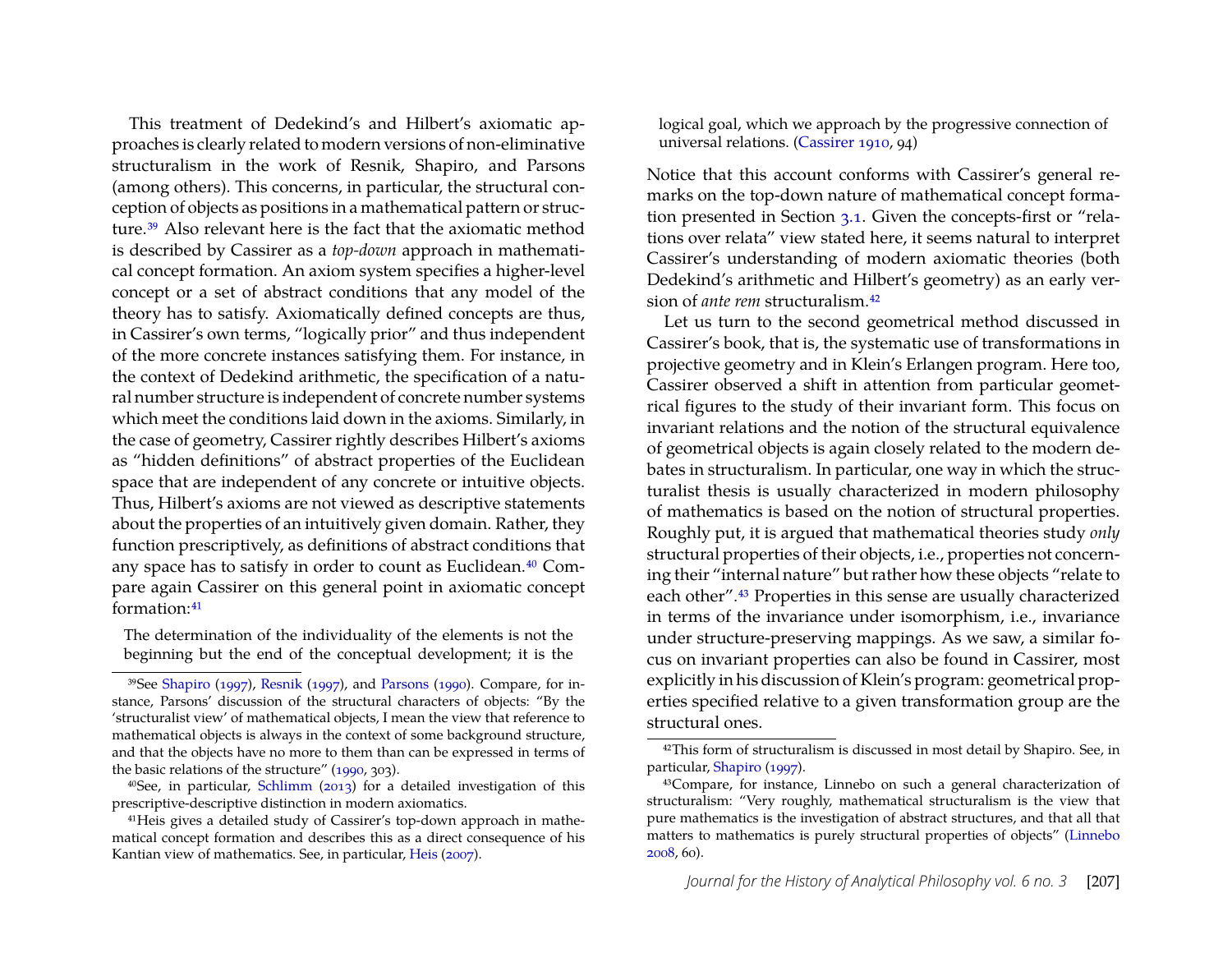Can Cassirer's discussion of Klein's group-theoretic approach also be read as a top-down structuralism? To address this, it is important to see how the relation between abstract geometrical concepts specified in terms of transformation groups and the concrete geometrical figures instantiating them is understood in his work. Arguably, the situation is not as straightforward here as in the case of modern axiomatics. At some places in his work, in particular regarding his discussion of the abstract types or "essences" of particular figures, this relation seems to be conceived of not in a top-down, but rather in a *bottom-up* manner. Thus, figure types are constructed here in terms of transformations by means of an act of conceptual abstraction from concrete figures. Compare, for instance, Cassirer's discussion of Klein's method in his lecture notes "The Concept of Group and the Theory of Perception" [\(1944\)](#page-29-9):

Every particular triangle, every particular circle is to be considered as something in and by itself. Its location in space, the lengths of the sides of the triangle or of the radii etc. belong to its "nature", which latter cannot be defined except with reference to particular local circumstances. Our geometrical concepts ignore these individual differences—or, as we usually say, they abstract from them. But the term "abstraction" itself is not very clear; it needs a sharper and more precise determination. This determination is easily to be found if we look at Klein[']s theory of geometry, based upon his conception of transformation-group. There we find immediately that there are various *degrees* of abstraction that lead us to higher and higher universality. [\(Cassirer 1944,](#page-29-9) 191)

Notice Cassirer's use of the term "degrees of abstraction" in this context: geometrical concepts are induced by abstraction from the concrete figures in a given space. This transformations-based method of abstraction is described as a gradual process: given Klein's approach, there is the possibility to gain higher levels of abstraction by considering groups of more general transformations. This characterization of Klein's method does indeed seem related to modern versions of *in re* structuralism. According to

this approach, mathematical structures cannot be thought of independently of their instances. Rather, they exist only in so far as they can be instantiated by concrete mathematical systems or objects.[44](#page-26-0) Applied to the context of geometry, this is to say that figure types are not to be thought of as "bona fide" objects, but are ontologically dependent on their concrete instances.

In spite of passages such as the above one, there are convincing reasons to believe that Cassirer also understood Klein's group-theoretic approach as supporting a top-down structuralism about geometrical knowledge, similar to the case of modern axiomatics. First, recall from Section [3.1](#page-8-1) that the general logic of concept formation in modern mathematics is described as a top-down process in [Cassirer](#page-29-0) [\(1910\)](#page-29-0). In particular, it is argued there that mathematical concepts are not constructed by means of conceptual abstraction from concrete instances but rather by the specification of abstract conditions that can be satisfied by concrete objects. Given this, it seems plausible that Cassirer's reference to abstraction in his discussion of Klein's method is not understood in a logical sense, but rather in a weaker, psychological sense. Compare again Cassirer on this distinction between a psychological and a logical dependency relation between abstract concepts and intuitive objects:

It is true that, in the psychological sense, we can only present the meaning of a certain relation to ourselves in connection with some given terms, that serve as its"foundations." But these terms, which we owe to sensuous intuition, have no absolute, but rather a changeable existence. We take them only as hypothetical startingpoints; but we look for all closer determination from their successive insertion into various relational complexes. It is by this intellectual process that the provisional content first becomes a fixed logical object. [\(Cassirer 1923,](#page-29-8) 94)

In turn, Cassirer leaves no doubt that in the logic of concept formation, abstract concepts are "logically prior" to their concrete instances:

<span id="page-26-0"></span><sup>44</sup>See again [Shapiro](#page-30-23) [\(1997\)](#page-30-23) for closer discussions of *in re* structuralism.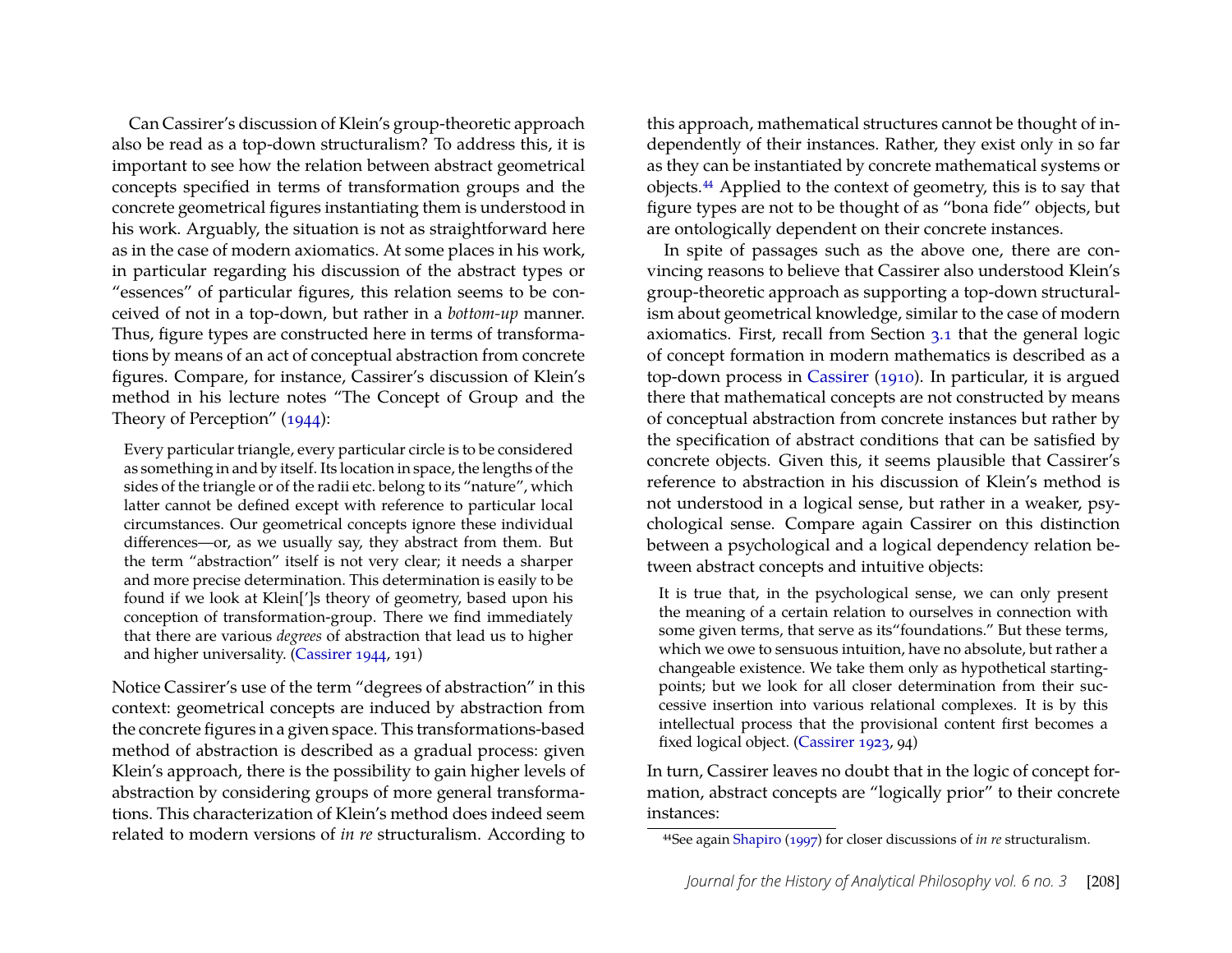Concept and judgment know the individual only as a member, as a point in a systematic manifold; here as in arithmetic, the manifold, as opposed to all particular stipulations [*Setzungen*], appears as the real logical prius . . . The determination of the individuality of the elements is not the beginning but the end of the conceptual development; it is the logical goal, which we approach by the progressive connection of universal relations. [\(Cassirer 1923,](#page-29-8) 94)

Besides these general remarks, there is also textual evidence in the book that Cassirer viewed the transformation-based approach in geometry as a top-down method of concept formation. In the context of nineteenth-century projective geometry, this becomes particularly clear in his discussion of Poncelet's work and the central idea of a transfer of relational structure exemplified in his principle of continuity:

Above all, [Poncelet] is concerned to guard the transference of relations, which he assumes as basic, from any confusion with merely analogical or inductive inference. Induction proceeds from the particular to the universal; it attempts to unite hypothetically into a whole a plurality of individual facts observed as particulars without necessary connection. Here, however, the law of connection is not subsequently disclosed, but forms the original basis by virtue of which the individual case can be determined in its meaning. The conditions of the whole system are predetermined, and all specialization can only be reached by adding a new factor as a limiting determination while maintaining these conditions. From the beginning, we do not consider the metrical and projective relations in the manner in which they are embodied in any particular figure, but take them with a certain breadth and indefiniteness, which gives them room for development. [\(Cassirer 1923,](#page-29-8) 81)

Thus, whereas in inductive reasoning one infers from concrete instances to general laws, this direction is reversed in modern geometrical demonstrations. Universal geometrical relations are specified independently of their instantiations.<sup>[45](#page-27-0)</sup> In Cassirer's discussion of Klein's group-theoretic account, a similar picture of the logical priority of the groups of transformations over the particular figures is drawn. Consider, for instance, the following remark on the group-theoretic approach in geometry:

This process has come to its logical conclusion and systematic completion in the development of modern group theory. Geometrical *figures* are no longer regarded as fundamental, as date of perception or immediate intuition. The "nature" or "essence" of a figure is defined in terms of the *operations* which may be said to *generate* the figure. [\(Cassirer 1944,](#page-29-9) 24)

This clearly suggests a top-down understanding of Klein's algebraic method of concept formation in geometry. A group of transformations is conceived here in an abstract way, usually expressed analytically in terms of some linear equations, and is thus independent of a particular manifold. It encodes a particular geometrical structure, for the instance the structure of Euclidean of projective geometry, which can be instantiated in different manifolds. Thus, closely analogous to the discussion of formal axiomatics, Cassirer held that Klein's group-theoretic approach gives an abstract specification of geometrical structures independently of their concrete instantiations or representations.

<span id="page-27-0"></span><sup>45</sup>Cassirer, in fact, draws an explicit connection here between Poncelet's

new method of reasoning in projective geometry and the general logic of mathematical concept formation outlined in the first chapter of his book. Compare again Cassirer on this point:

Between the "universal" and "particular" there subsists the relation which characterizes all true mathematical construction of concepts; the general case does not absolutely neglect the particular determinations, but it reveals the capacity to evolve the particulars in their concrete totality entirely from a principle . . . As Poncelet emphasizes, it is never the mere properties of the particular kind but the properties of the genus, from which the projective treatment of a figure takes its start; the "genus," however, here signifies merely a connection of conditions by which everything individual is ordered, not a separated whole of attributes which uniformly recur in the individuals. The inference proceeds from the properties of the connection to those of the objects connected, from the serial principles to the members of the series. [\(Cassirer 1910,](#page-29-0) 82)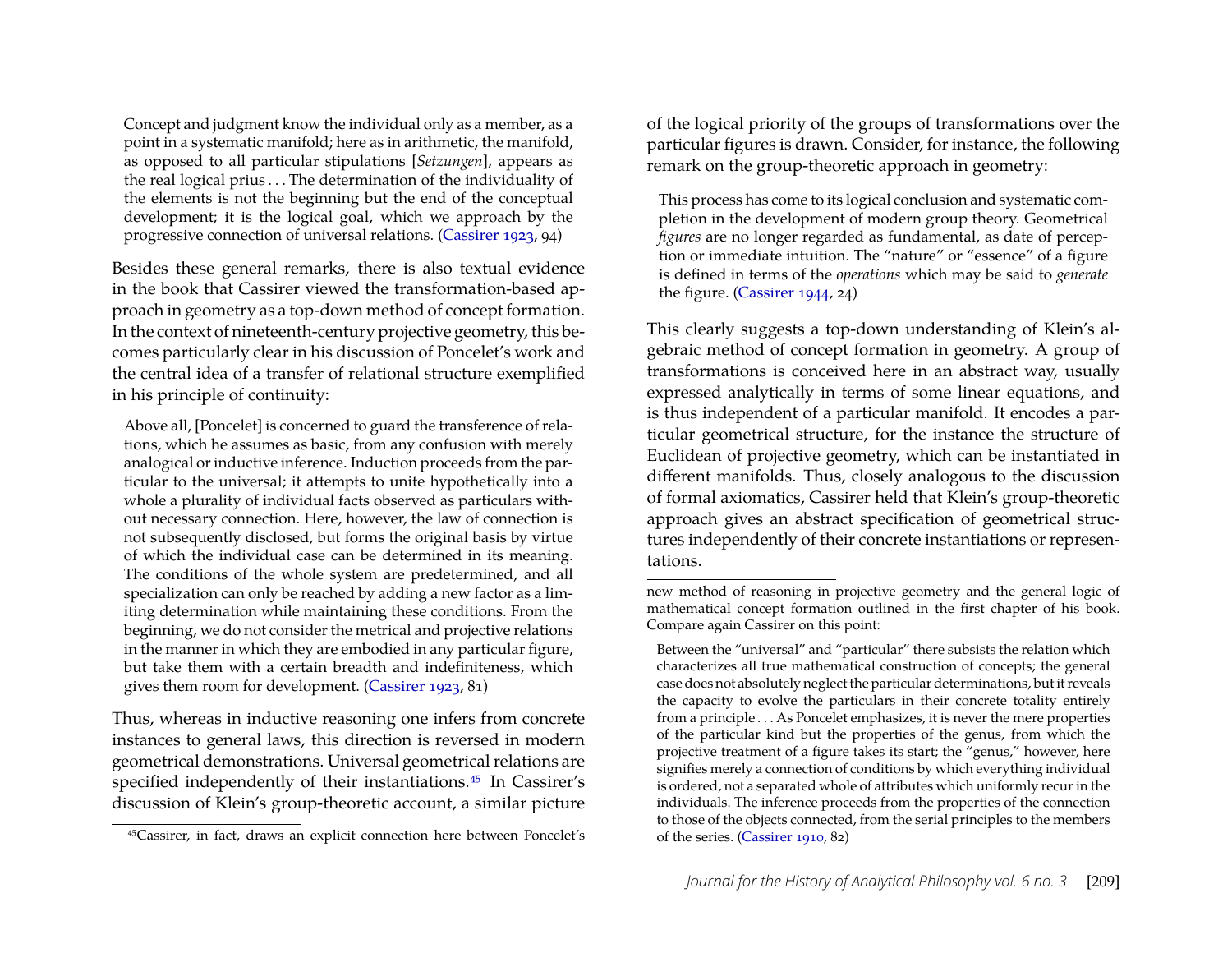## <span id="page-28-0"></span>**5. Conclusion**

The focus of this paper was on Cassirer's philosophical analysis of the "structural turn" in nineteenth-century geometry. This turn is frequently characterized as the transition to a new understanding of geometry as a pure science of abstract structures. We argued in Section [2,](#page-2-0) based on the example of duality in projective geometry, that this new conception was largely a consequence of several methodological innovations in the field, in particular the development of modern axiomatics and the systematic use of transformations in geometrical reasoning.

A closer discussion of *Substanzbegriff und Funktionsbegriff* [\(1910\)](#page-29-0) has shown that Cassirer was not only a perceptive reader of work of relevant mathematicians such as Poncelet, von Staudt, Klein, Pasch, and Hilbert, among others, his philosophical discussion of these methodological developments also led him to formulate a genuinely structuralist account of geometrical knowledge. Thus, Cassirer rightly deserves the title as one of the early structuralist philosophers whose work shows several interesting points of contact with contemporary philosophy of mathematics. It was argued here that Cassirer's position is best viewed as a version of "methodological structuralism" given that it is less concerned with the metaphysical nature of abstract structures than with mathematical practice. Regarding modern geometry, we saw that Cassirer's discussion focused on two structural methods. The first one is Hilbert's use of formal axiomatics presented in *Grundlagen der Geometrie*[\(1899\)](#page-30-6). The second one is Klein's group-theoretic approach of his Erlangen program which, in Cassirer's view, presents a generalization of the transformation-based approach in modern projective geometry. As we saw, Cassirer gave a decidedly structuralist interpretation of these two approaches to geometry. In particular, he viewed Hilbert's and Klein's methods—that is, the axiomatic definition of spaces and the study of invariants relative to transformation groups—as alternative ways to specify the structural content of a geometry.

In the paper, we focused on two aspects of Cassirer's geometrical structuralism. It was first argued that his discussion of both geometrical methods supports a kind of *top-down* view according to which the relational structure specified by a geometry is "logically prior" to the intuitive and concrete objects or systems instantiating it. The second point considered here concerns Cassirer's notion of "transfer" of relational structure. As was shown, this concept plays a crucial role in his understanding of modern geometry. In particular, Cassirer described the transformationbased reasoning in projective geometry as a form of transfer of the relevant geometrical properties between configurations. In his discussion of modern axiomatics, a comparable notion of transfer occurs in the form of the semantic interpretation of an axiom system in different geometrical systems.

It would be worthwhile to investigate in further detail not only how Cassirer's account is related to modern structuralism, but also to compare it with other philosophers of geometry working in the early twentieth-century. One of Cassirer's contemporaries whose contributions to formal axiomatics are particularly rel-evant in this respect is Rudolf Carnap.<sup>[46](#page-28-1)</sup> A closer comparative study of their respective structuralist accounts of pure geometry will be work for another day.

#### **Acknowledgements**

Earlier versions of this paper were presented at the conference *Neo-Kantian Perspectives on the Exact Sciences* at the University of Konstanz as well as at the *7th Symposium on Philosophy and History of Science and Technology: Structuralism: Roots, Plurality and Contemporary Debates* in Evora in 2016. I would like to thank the

<span id="page-28-1"></span><sup>46</sup>See, in particular, [Carnap](#page-29-19) [\(2000\)](#page-29-19) and also [Carnap](#page-29-20) [\(1922\)](#page-29-20) for Carnap's early work on the philosophy of geometry.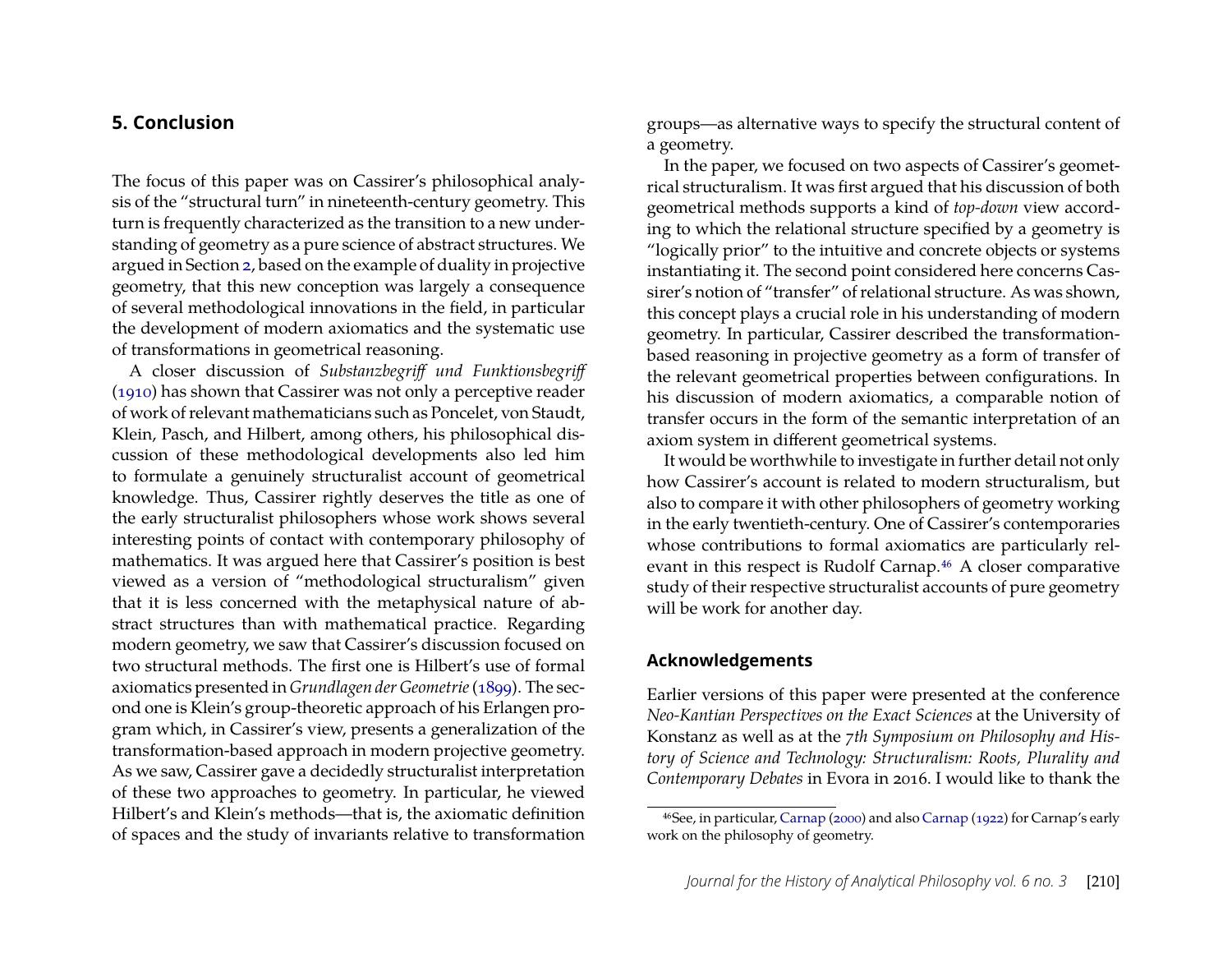respective audiences for their comments. I would also like to thank Erich Reck, Francesca Biagioli, Günther Eder, an anonymous reviewer, as well as the editors of this special issue for their helpful suggestions. This project has received funding from the European Research Council (ERC) under the European Union's Horizon 2020 research and innovation program (grant agreement No. 715222).

#### **Georg Schiemer** University of Vienna georg.schiemer@univie.ac.at

## **References**

- <span id="page-29-2"></span>Biagioli, Francesca, 2016. *Space, Number, and Geometry from Helmholtz to Cassirer*. Cham: Springer.
- <span id="page-29-12"></span>Birkhoff, Garrett and M. K. Bennett, 1988. "Felix Klein and His 'Erlanger Programm'." In *History and Philosophy of Modern Mathematics*, edited by W. Aspray and P. Kitcher, pp. 145–76. Minneapolis: University of Minnesota Press.
- <span id="page-29-20"></span>Carnap, Rudolf, 1922. *Der Raum: Ein Beitrag zur Wissenschaftslehre*. Berlin: Reuther & Reichard.
- <span id="page-29-15"></span>, 1929. *Abriss der Logistik*. Vienna: Springer.
- <span id="page-29-19"></span>, 2000. *Untersuchungen zur allgemeinen Axiomatik*, edited by T. Bonk and J. Mosterin. Darmstadt: Wissenschaftliche Buchgesellschaft.
- <span id="page-29-13"></span>Cassirer, Ernst, 1907. "Kant und die moderne Mathematik." *Kant-Studien* 12: 1–40.
- <span id="page-29-0"></span>, 1910. *Substanzbegriff und Funktionsbegriff. Untersuchungen über die Grundfrage der Erkenntniskritik*. Berlin: Springer.
- <span id="page-29-9"></span><span id="page-29-8"></span>, 1923. *Substance and Function*. Chicago: Open Court.
- , 1944. "The Concept of Group and the Theory of Perception." *Philosophy and Phenomenological Research* 5: 1–36.
- <span id="page-29-10"></span>, 2010. *Vorlesungen und Vorträge zu philosophischen Problemen der Wissenschaften*, edited by K. C. Köhnke, J. M. Krois and O. Schwemmer. Hamburg: Felix Meiner Verlag.
- <span id="page-29-7"></span>Chasles, Michel, 1837. *Aperçu historique sur l'origine et le dévéloppement des méthodes en géométrie*. Brussels: M. Hayez.
- <span id="page-29-6"></span>Coxeter, H. M. S., 1974/1987. *Projective Geometry*, 2nd ed. Berlin: Springer.
- <span id="page-29-18"></span>Dedekind, Richard, 1888. *Was sind und was sollen die Zahlen?* Brunswick: Vieweg and Son.
- <span id="page-29-5"></span>Desargues, Girard, 1639. *Brouillon projet d'une atteinte aux événements des rencontres du cône avec un plan*. Paris: M. Poudra.
- <span id="page-29-16"></span>Frege, Gottlob, 1980. *Philosophical and Mathematical Correspondence*, edited by G. Gabriel, H. Hermes, F. Kambartel, C. Thiel and A. Veraart, translated by B. McGuinness and H. Kaal. Oxford: Blackwell.
- Gergonne, Joseph Diez, 1825–1826. "Considérations philosophiques sur les éléments de la science de l'éntendue." *Annales de Mathématiques Pures et Appliquées* 16: 209–31.
- <span id="page-29-4"></span>Gray, Jeremy, 2007. *Worlds Out of Nothing: A Course in the History of Geometry in the 19th Century*. New York: Springer.
- <span id="page-29-14"></span>, 2008. *Plato's Ghost: The Modernist Transformation of Mathematics*. Princeton: Princeton University Press.
- <span id="page-29-17"></span>Hallett, Michael, 2008. "Reflections on the Purity of Method in Hilbert's *Grundlagen der Geometrie*." In *The Philosophy of Mathematical Practice*, edited by P. Mancosu, pp. 198–255. Oxford: Oxford University Press.
- <span id="page-29-11"></span>Hawkins, Thomas, 2000. *Emergence of the Theory of Lie Groups: An Essay in the History of Mathematics 1869–1926*. New York: Springer.
- <span id="page-29-3"></span>Heis, Jeremy, 2007. *The Fact of Modern Mathematics: Geometry, Logic, and Concept Formation in Kant and Cassirer*. PhD Dissertation, University of Pittsburgh.
- <span id="page-29-1"></span>, 2011. "Ernst Cassirer's Neo-Kantian Philosophy of Geometry." *British Journal for the History of Philosophy* 19: 759–94.